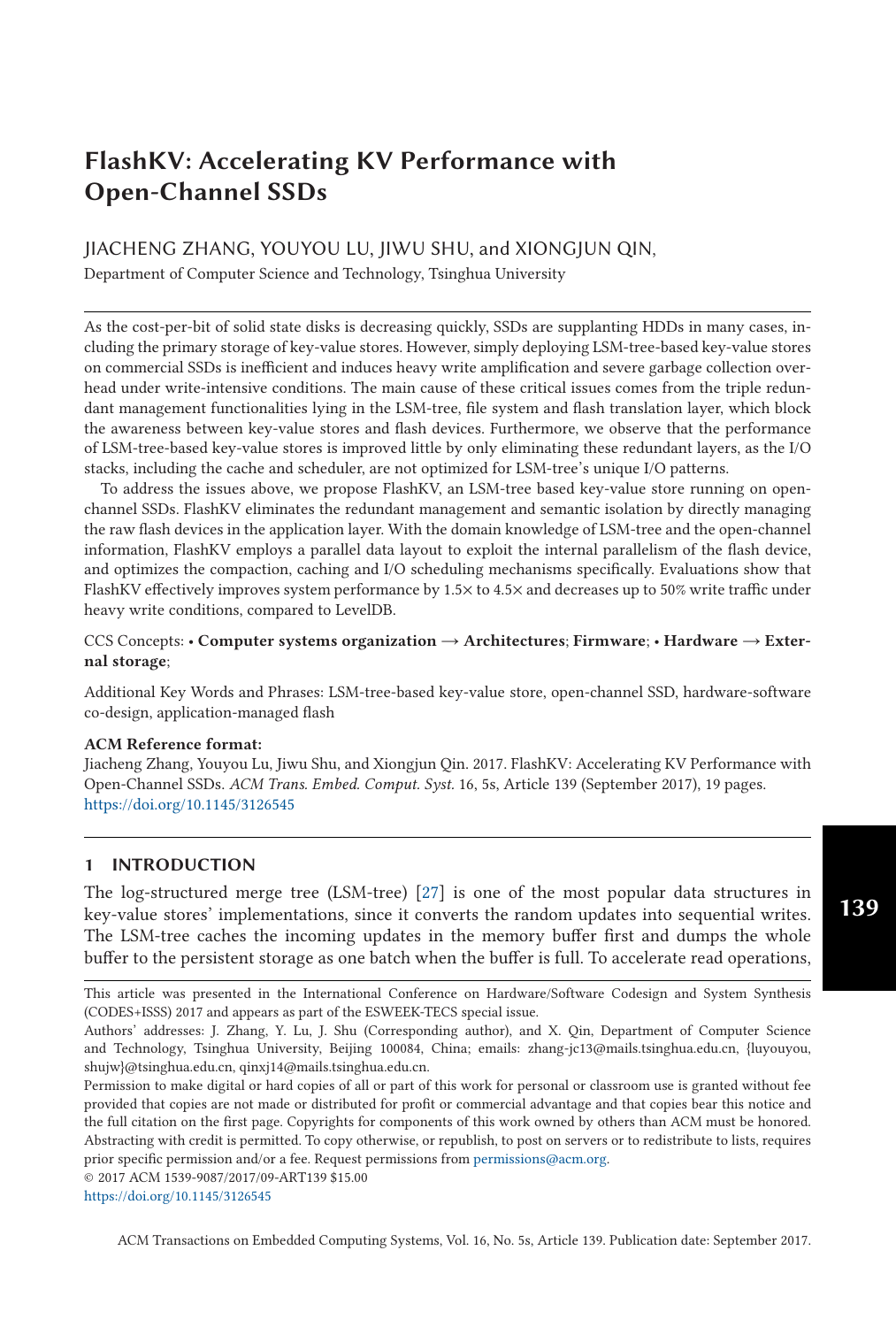the LSM-tree keeps the data entries sorted in the hierarchy of multiple levels. When an LSM-tree level reaches its capacity, the data entries will be merged to the next level, called compaction. The dumping and merging operations of LSM-tree are all conducted in a log-structured way without overwrite. Due to the sequential update pattern, LSM-tree is designed to be HDD-friendly and is employed widely in large-scale production environments, including BigTable [\[6\]](#page-17-0) and LevelDB [\[12\]](#page-17-0) at Google, Cassandra [\[5\]](#page-17-0) and RocksDB [\[11\]](#page-17-0) at Facebook, HBase [\[15\]](#page-17-0) at Twitter and PNUTS [\[8\]](#page-17-0) at Yahoo!.

With the rapid development of NAND flash technology, the cost-per-bit of solid state disks is decreasing quickly. Due to the low access latency and high bandwidth, SSDs are replacing HDDs in many use cases. Commercial SSDs adopt flash translation layers (FTLs) to cover the limitations of NAND flash (e.g., erase-before-write and limited erase cycles), by introducing address mapping, garbage collection, wear-leveling, etc. To support the legacy storage systems, FTL abstracts the flash device as a block device to the kernel, which builds a semantic gap between the system software and the hardware device. LSM-tree is initially proposed to run on hard disk drives. Simply deploying LSM-tree-based key-value stores on SSDs is not efficient and may induce serious issues. The key-value stores and SSDs both have their unique features. However, the FTL and the file system block the awareness of each other and limit the communication through a set of POSIX APIs.

The unawareness between KV stores and SSDs not only fails to exploit various optimization opportunities, but also induces unnecessary overheads. We believe the following three issues are of major importance. First, there exists triple redundant and unnecessary functions in the LSMtree-based KV store, file system and flash translation layer (FTL). Each of the layers maintains similar functions, including mapping table, garbage collection (GC) and space management. The no-overwrite update pattern of LSM-tree can ease the burden of the mapping table in the FTL. And the compaction process plays the similar role to the garbage collection in the file system. These redundant functions interfere with each other and induce heavy write amplification and performance decrease [\[25,](#page-18-0) [31,](#page-18-0) [34–36\]](#page-18-0). Second, the large degree of internal parallelism of SSDs has not been well-leveraged [\[1,](#page-17-0) [7,](#page-17-0) [16,](#page-17-0) [33\]](#page-18-0). Due to the abstraction of FTL, the unique properties of SSDs, including rich parallel access ability and unbalanced read/write performance, are not available to the key-value stores and the file systems. Third, the domain knowledge of LSM-tree has not been exploited, as the KV stores are considered as normal applications by I/O stacks in the kernel. Within the LSM-tree based KV stores, there exist distinguishing characteristics in the access pattern of different data files, and in the behavior of foreground and background threads. The I/O stacks and the FTL are unaware of these features and handle the requests from KV stores without specific optimizations. The root of these issues lies in the semantic gaps between KV stores and flash devices. Although the layered design in current storage architecture decouples the I/O stacks implementation, it induces the semantic isolation of applications and storage devices, which motivates us to consider the software/hardware co-design of flash-based key-value stores.

In this paper, we present FlashKV, a flash-aware LSM-tree-based key-value store running upon open-channel SSDs. The open-channel SSD is built on raw flash devices without a firmware flash translation layer [\[2,](#page-17-0) [20,](#page-17-0) [24,](#page-18-0) [28,](#page-18-0) [35,](#page-18-0) [36\]](#page-18-0), and it exposes the hardware details to the applications, including the size of flash page and flash block, the number of flash channels. The basic idea of FlashKV is to use the LSM-tree-based KV store to manage the raw flash devices directly, bypassing the file system layer and FTL layer. The semantic isolation and the redundant management lying in the FTL and the file system are eliminated. With the device-specific information, FlashKV designs the parallel data layout which stripes the key-value files over multiple flash channels for parallel accesses. With the domain knowledge of LSM-tree structure, FlashKV adopts adaptive parallelism compaction, which limits the write parallelism of the compaction process so as to reduce the interference with foreground reads. FlashKV further optimizes the current I/O stacks,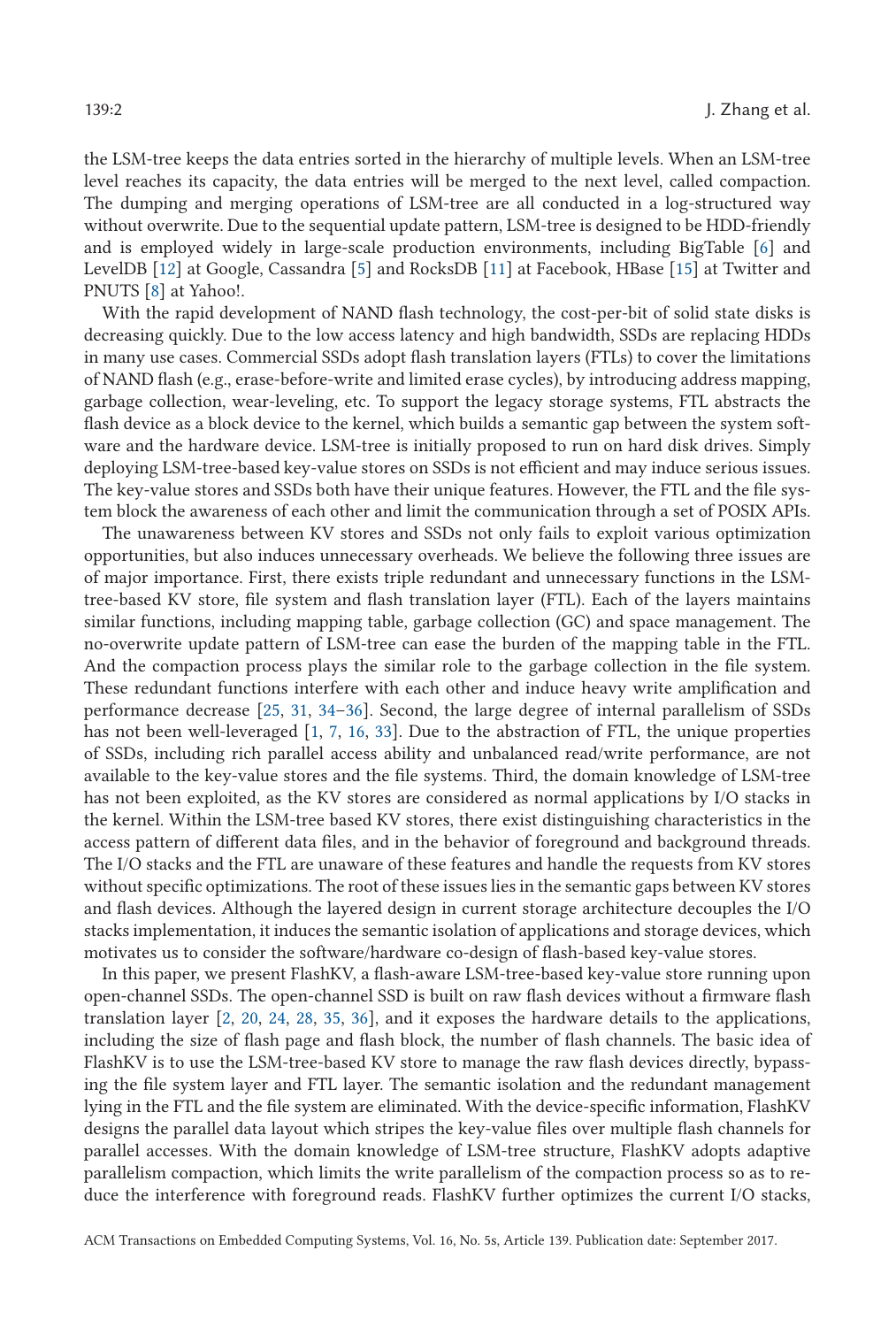including caching and scheduling mechanisms. The compaction-aware cache applies different eviction and prefetching policies to clients' data and compaction data for higher caching efficiency. And the priority-based scheduler is implemented to schedule the foreground requests prior to the backgrounds, in order to decrease the client-visible latency. Overall, FlashKV achieves up to 4.5× higher performance than LevelDB [\[12\]](#page-17-0), and decreases 50% write traffic under write heavy conditions. Our major contributions are summarized as follows:

- We identify the unexpected inefficiency and overhead in current LSM-tree-based flash storage, and propose FlashKV, a flash-aware key-value store with a software and hardware co-design.
- We propose parallel data layout, adaptive parallelism compaction, compaction-aware cache and priority-based scheduler, which are specifically optimized based on the domain knowledge of LSM-tree and SSD.
- We implement FlashKV on a real open-channel SSD and compare FlashKV with LevelDB on different file systems, including open-channel based raw flash file system. Evaluations using various workloads show that FlashKV has higher performance with significant lower garbage collection overhead and less write amplification.

The rest of this paper is organized as follows. Section 2 describes the background and analyses the key issues in current flash-based LSM-trees which motivate our work. Section [3](#page-4-0) describes the FlashKV design, including the system architecture, parallel data layout and optimizations in compaction, cache and schedule mechanisms. Evaluations of FlashKV are shown in Section [4.](#page-11-0) Related works are discussed in Section [5](#page-15-0) and the conclusion is made in Section [6.](#page-16-0)

# **2 BACKGROUND & MOTIVATION**

We first provide a short review of the implementation details on LevelDB, which our design is derived from. Then we discuss the critical issues lying in current flash-based KV store architectures, which motivate the FlashKV design.

## **2.1 LevelDB**

LevelDB [\[12\]](#page-17-0) is a popular LSM-tree implementation that originated from Google's BigTable [\[6\]](#page-17-0). LevelDB is the basis of many academic and industry works [\[11,](#page-17-0) [22,](#page-18-0) [32\]](#page-18-0). Figure [1](#page-3-0) shows the architecture of LevelDB. LevelDB consists of in-memory data structures (Memtable, Immutable Memtable) and on-disk files (SSTable and metadata files). For the write queries (e.g., insert, update and delete), LevelDB first buffers them in the MemTable and writes the log in case of the crash. The key-value pairs in the MemTable are sorted by skiplist [\[30\]](#page-18-0). When the size of MemTable reaches a threshold, the whole MemTable is turned to be an Immutable MemTable, which will be dumped to the disk as one batch. A new MemTable will be created to buffer the next incoming writes.

After dumped from the memory, the key-value pairs are maintained in the files, called SSTable. The SSTables are organized in levels. Each level has different capacities. The higher the level is, the more SSTables it can contain. When the capacity of level *L* reaches its threshold, LevelDB starts the compaction procedure. It picks one SSTable in level *L* and the SSTables which contain overlapping keys in level  $L+1$ . Then LevelDB merge-sorts these SSTables and writes the newly generated SSTables to level *L+1* in the background. The compaction procedure helps to keep the stored data in the optimal layout and makes sure the keys in the same level (except level 0) are stored in order, which helps to accelerate the lookups. In the lowest level, level 0, each SSTable is generated by dumping from the Immutable MemTable. The keys are sorted within each SSTables, but are overlapping among other SSTables in level 0. The compaction also ensures the fresher data are stored in lower levels. After compaction, the merged SSTables in level *L* and level *L+1*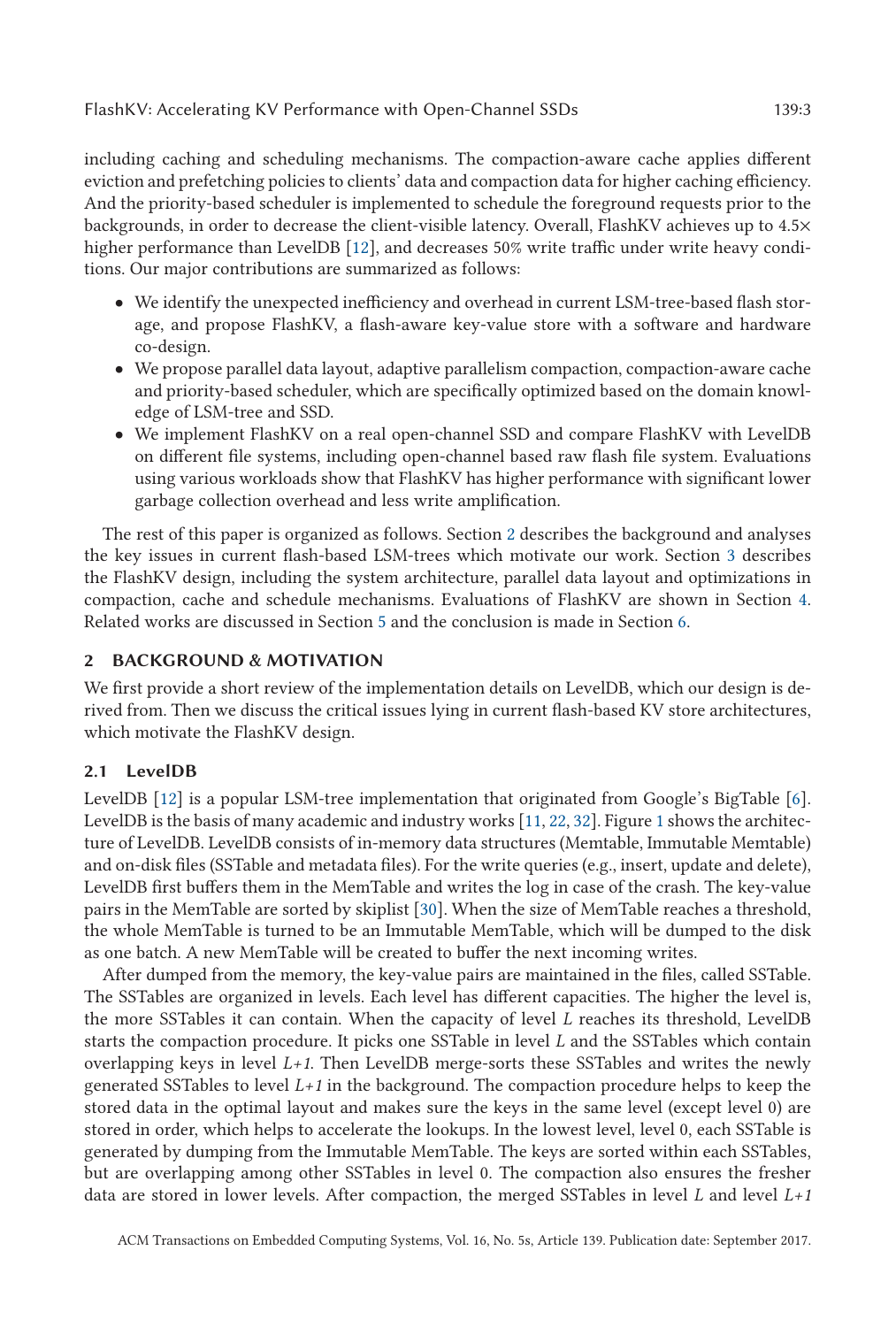<span id="page-3-0"></span>

Fig. 1. Architecture of LevelDB.



Fig. 2. KV Store Architectures on Flash Storage.

are discarded. The meta file "Manifest" records the valid SSTables after each compaction, and file "Current" records the current valid "Manifest".

For the read queries, LevelDB searches the MemTables, Immutable MemTables and SSTables from level 0 to level *N* in the sequential order, which ensures to get the latest version of the keyvalue pairs. LevelDB employs bloom filter [\[3\]](#page-17-0) to determine whether the data exists in each level quickly.

## **2.2 Flash-Based KV Store Architectures**

By introducing flash translation layers (FTL), Flash devices are seamlessly integrated into legacy storage systems. Most of the commercial SSD products are equipped with FTL. The easiest and common way to use SSDs to accelerate key-value systems is to run key-value stores upon SSDbased file systems, as shown in Figure 2(a). F2FS [\[19\]](#page-17-0) is a hot choice, since it employs log-structured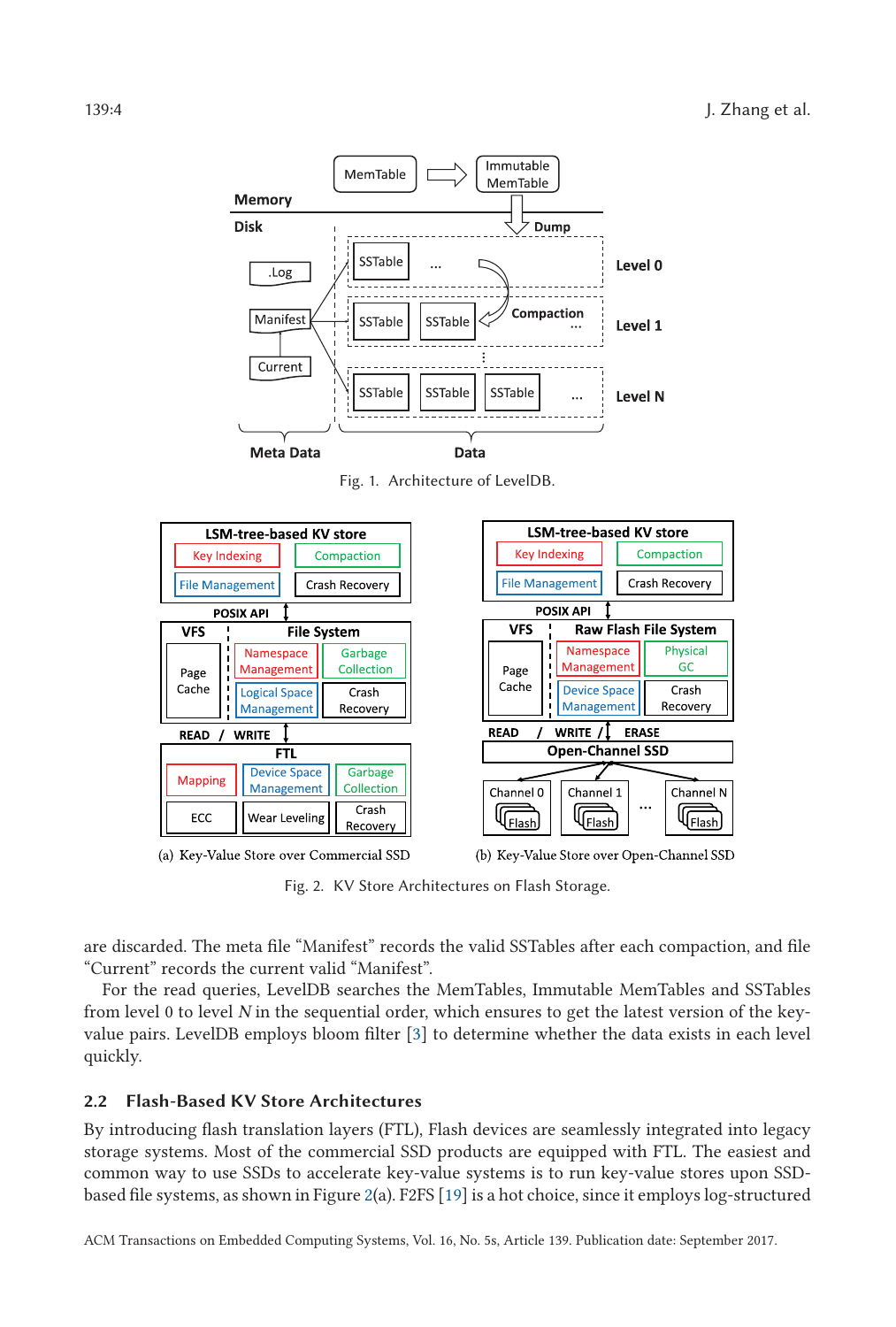<span id="page-4-0"></span>update, and is designed to be flash friendly. However, this storage architecture remains critical concerns. For example, both the file system and the FTL adopt mapping, garbage collection, space management and over-provision mechanisms. These redundant functionalities (painted with the same color in Figure [2\)](#page-3-0) not only bring inefficiency in I/O processing, but also induce significant write amplification under write-intensive workloads. Many works [\[20,](#page-17-0) [24,](#page-18-0) [31,](#page-18-0) [34–36\]](#page-18-0) have been done to illustrate these issues. Another side effect of this architecture is the semantic gap brought by FTL. Recent file systems have revealed this problem, and propose different designs to bridge this gap [\[17,](#page-17-0) [18,](#page-17-0) [23,](#page-18-0) [24,](#page-18-0) [35,](#page-18-0) [37\]](#page-18-0).

Open-channel architecture has been proposed [\[2,](#page-17-0) [20,](#page-17-0) [24,](#page-18-0) [28,](#page-18-0) [35,](#page-18-0) [36\]](#page-18-0) recently to ease the critical issues discussed above. The Open-channel SSD exposes the detailed hardware information to the users. It employs a simplified driver, which only manages the hardware-related functions (e.g., ECC, bad block management), and leaves the flash space management, flash block recycling and internal parallelism control to the user-defined software. Based on the open-channel SSDs, raw flash file systems [\[20,](#page-17-0) [24,](#page-18-0) [35\]](#page-18-0) have been designed and implemented to eliminate the redundant functions and semantic isolations between traditional file systems and the FTLs, as shown in Figure [2\(](#page-3-0)b). However, there still remains several issues in deploying LSM-tree-based KV stores upon these raw flash file systems.

**Redundant management overhead still exists between KV stores and file systems.** Though raw flash file systems eliminate the redundant management between FTL and file system, the KV stores also maintain overlapped functionalities (i.e., space management, garbage collection) with file systems. The double mapping still exists, resulting from the key indexing in the KV stores and the namespace management in the file systems. The compaction procedure in LSM-tree acts similarly to the garbage collection threads in raw flash file systems. These redundant managements between KV stores and file systems induce inefficiency [\[31\]](#page-18-0) and additional overheads [\[34\]](#page-18-0) to the system.

**The I/O stacks are designed for general purpose and are not optimal for KV stores.** The domain knowledge of LSM-tree-based KV store has not been well leveraged by current file systems. The size of the key-value files (SSTable) in LevelDB is fixed, which is not leveraged in the space allocation and data layout by file systems. The cache of the file system is managed by page cache in the virtual file system (VFS) layer of the Linux kernel. The page cache is designed for general purpose, while the unique I/O patterns of LSM-tree are not considered in its eviction and prefetching mechanisms. In the scheduler of the I/O stacks, the requests are sorted only based on their basic properties, such as the direction of the requests (read/write), the size of the requests and their target block addresses. The scheduler is unaware of the priority of these requests in users' perspective, therefore it is unable to do further optimizations.

#### **3 DESIGN AND IMPLEMENTATION**

FlashKV is designed to eliminate the redundant management overhead by managing the openchannel flash device directly, bypassing the flash translation layer and the file system. FlashKV also optimizes the I/O stacks specifically, with the domain knowledge of both LSM-tree and openchannel flash device. To achieve these goals, FlashKV uses the following four key techniques:

- *Parallel Data Layout* to exploit the full parallelism of the bottom flash device when accessing the data, while maintaining low space management overhead.
- *Adaptive Parallelism Compaction* to accelerate compaction procedure under write-intensive workloads, and to reduce the writes interference with reads under read-intensive workloads.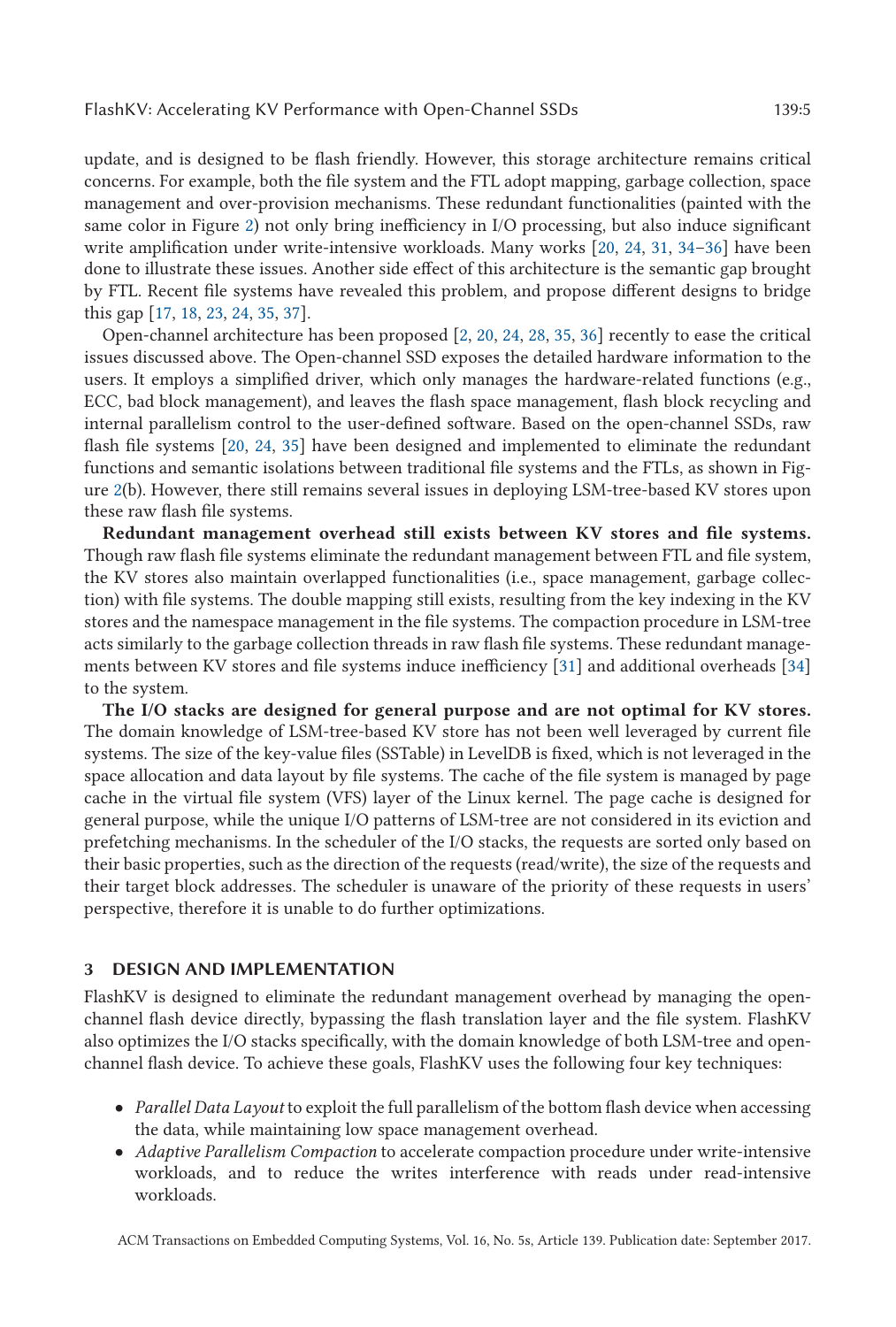

Fig. 3. The FlashKV Architecture.

- *Compaction-aware Cache* to optimize the caching algorithm by employing different management granularities and eviction policies for different I/O threads.
- *Priority-based Scheduler* to reduce the latency of the queries by assigning the clients' requests with higher priority.

In this section, we introduce the FlashKV architecture first, followed by the description of the above-mentioned four techniques.

## **3.1 The FlashKV Architecture**

Due to the erase-before-write limitation of flash cells, FTL manages the flash space in a logstructured way [\[1,](#page-17-0) [29\]](#page-18-0). Since the LSM-tree also employs log structure to organize the key-value pairs in the persistent storage, it is possible to move LSM-tree-based KV stores upon raw flash devices with several modifications. FlashKV is designed based on LevelDB (one of the most popular LSM-tree based KV stores), and is deployed directly on open-channel SSDs, bypassing the kernel-space file system and device-space FTL, as shown in Figure 3.

FlashKV and the open-lib are running in the user space. FlashKV reuses most of the functionalities in LevelDB, but employs parallel data layout in space management and adaptive parallelism policy in compaction procedure. Like other user-space KV stores, the original version of LevelDB only manages the mapping between key-value pairs and the file names they stored. The KV pairs are located by two values, the pathname of the file and the offset within it. As for the file placement and the data layout among flash channels, they are taken care of by the file system and FTL. Since the FlashKV bypasses these two layers in its architecture, it manages the flash space in the user space directly. With the combination of the mappings in the key-value store, file system and FTL, FlashKV directly maps the key-value pairs to the raw flash pages in the open-channel device. FlashKV employs parallel data layout to fully exploit the internal parallelism of bottom SSDs. More details of flash space management and parallel data layout are given in Section [3.2.](#page-6-0) With the multiple flash channels exposed to the user space, FlashKV optimizes the performance of read requests under compaction, by employing adaptive parallelism policy. The policy limits the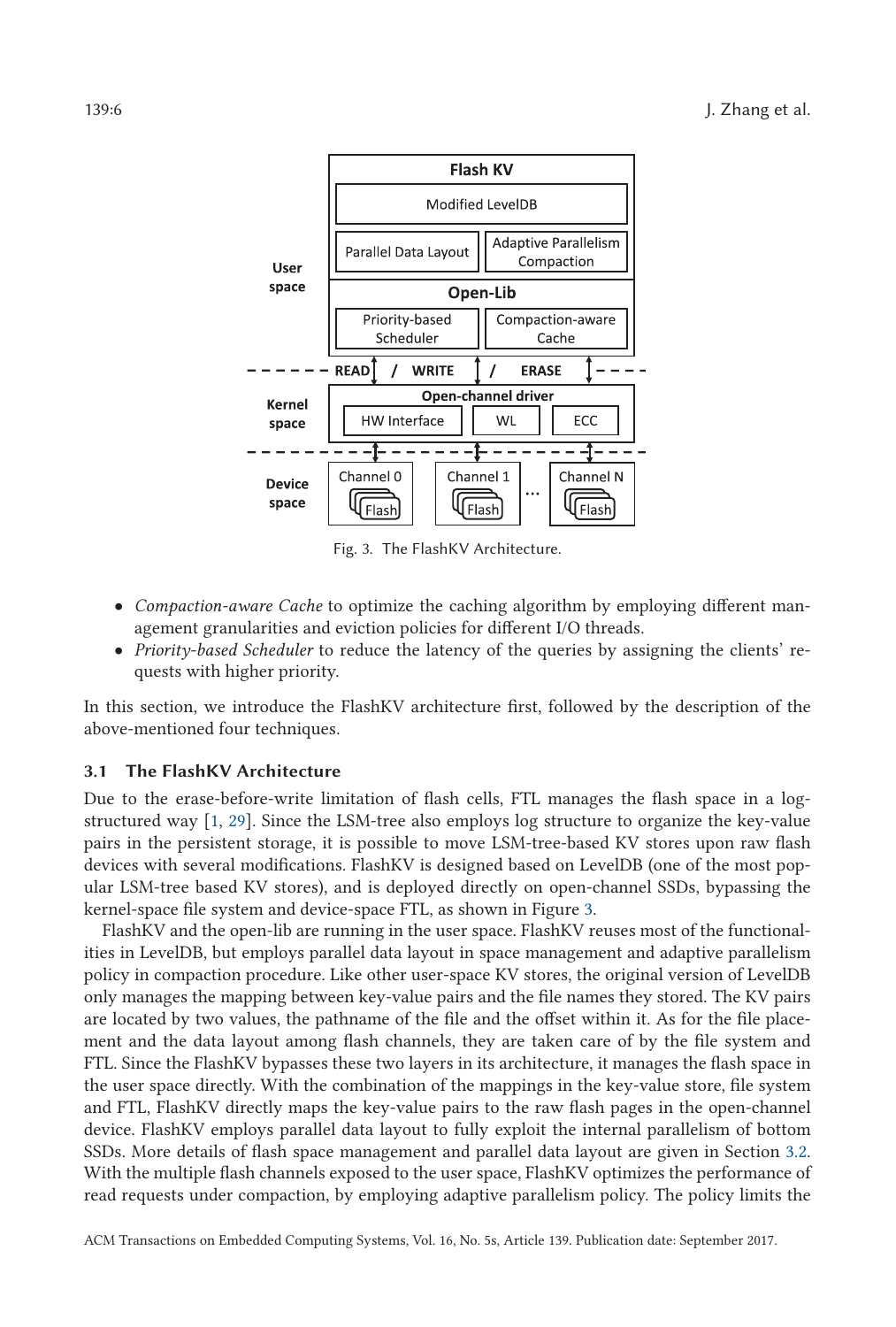<span id="page-6-0"></span>number of flash channels used in compaction procedure under read-intensive workloads, so as to reduce the background writes interference with read requests. The details of adaptive parallelism policy are given in Section [3.3.](#page-8-0) FlashKV also combines the compaction procedure with garbage collection, due to the lack of FTL. After the compaction procedure generates new sorted files and deletes the old files, FlashKV sends erase requests to the bottom open-channel driver, to recycle the flash blocks which contain the deleted files.

The open-lib runs in the user space. It serves the I/O requests from FlashKV and dispatches these requests to the open-channel driver through the *ioctl* interface. The caching and I/O scheduling used to be implemented in the VFS layer and the generic block layer in Linux kernel for common storage systems. They are designed for general purpose, which is not optimal for LSM-tree-based KV stores. The target storage device of these implementations is HDD, which ignores the important features of SSDs, such as multiple parallel channels and unbalanced read/write latency. The openlib redesigns and implements the cache and I/O scheduler in the user space. The caching and I/O scheduling algorithms are optimized using the domain knowledge of LSM-tree and SSDs, and they are described in details in Section [3.4](#page-9-0) and Section [3.5.](#page-10-0)

The open-channel driver is designed and implemented in the kernel space. It maintains functions that are deeply related to the hardware, such as wear-leveling (WL) and ECC verification. It also translates the read, write and erase requests to the raw flash device through the hardware interface. The driver abstracts the raw flash device as a set of flash channels contained with multiple flash blocks. The structure of the raw flash device is described by 4 values, including the number of flash channels, the number of flash blocks within each channel, the number of flash pages within one flash block and the size of the flash page. The driver exposes these values to the user space FlashKV through the *ioctl* interface. With the information of the device structure, FlashKV assigns I/O requests with target channel ID and in-channel offset, which can specify their physical destination in the user space.

Compared to traditional storage systems, FlashKV moves most parts of the I/O stacks to the user space, and only keeps a thin layer, open-channel driver, in the kernel space. This design has several advantages. First, bypassing the file system and the FTL eliminates the overhead of triple management, and keeping the I/O stacks in the user space eases the overhead of frequent system calls and context switches. Second, the caching and I/O scheduling algorithm can be redesigned based on the unique features of LSM-tree and flash device. Third, the hardware details are exposed to the user space, which makes it possible to specifically optimize the data layout and compaction procedure in FlashKV.

### **3.2 Parallel Data Layout**

Since the FTL and the file system are bypassed, FlashKV manages the raw flash space in the application level. There are two kinds of files in FlashKV, the SSTables that store key-value pairs and the metadata files ("Manifest", "Current", ".Log") that used to record the validity of SSTables and to log the key-value pairs buffered in MemTable, as shown in Figure [1.](#page-3-0) The SStables are updated in a logstructured way, while the metadata files are updated in-place. FlashKV assumes the open-channel SSDs are equipped with a chip of non-volatile memory (NVM) or battery-backup DRAM [\[14,](#page-17-0) [32\]](#page-18-0). FlashKV stores the metadata files in the non-volatile memory zone of the device. These metadata files consume a small part of memory, as the log file is discarded after the MemTable is dumped to the device.

As for the SSTables, FlashKV employs the parallel data layout to store them on flash. FlashKV allocates and recycles the flash space in a super-block granularity. A super-block contains each one flash block from every flash channels, as shown in Figure [4.](#page-7-0) The size of SSTables in FlashKV is designed to be equal to the size of super-blocks, so as to store one SSTable in one super-block.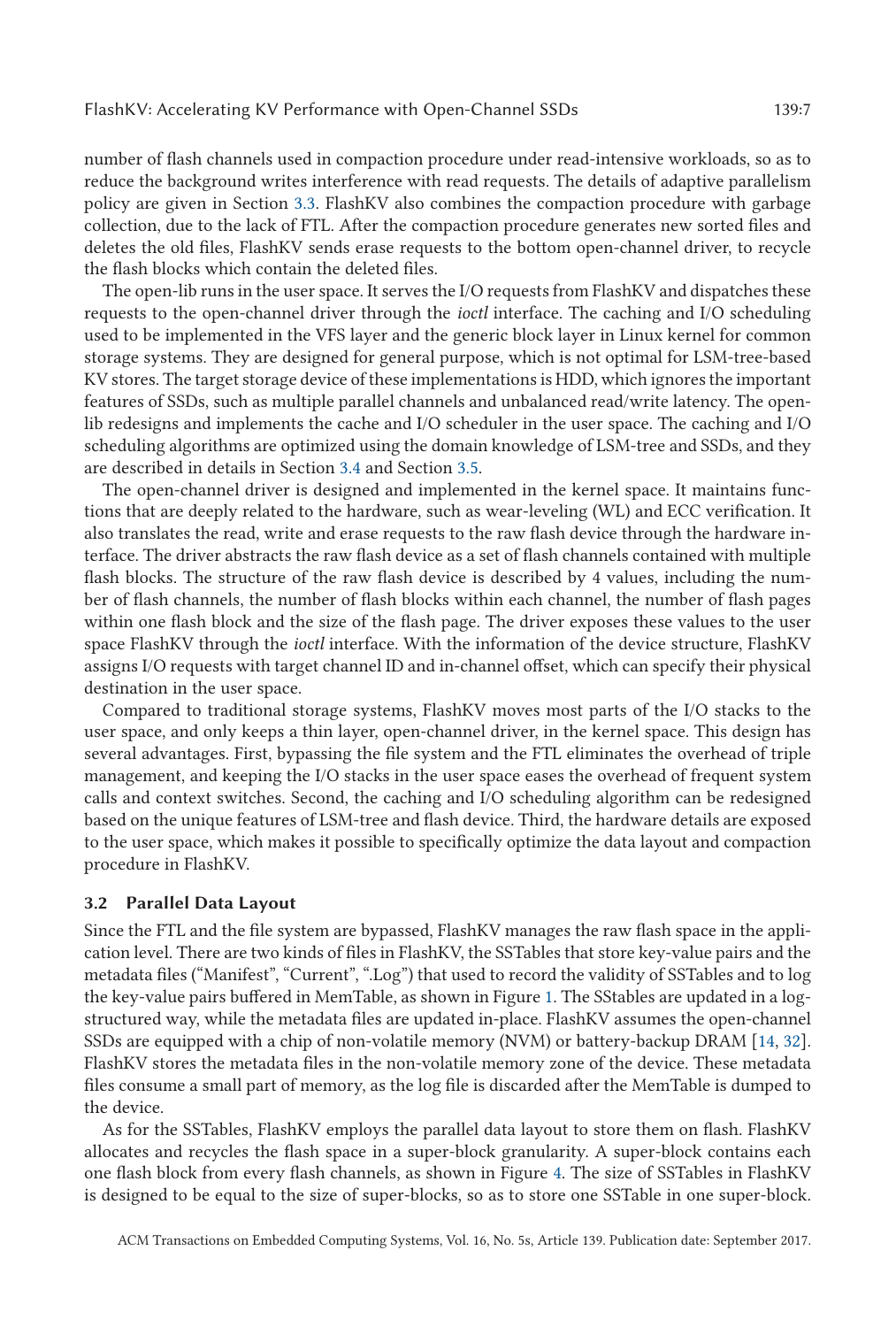<span id="page-7-0"></span>

Fig. 4. The Parallel Data Layout of FlashKV.

Each super-block is assigned with a unique ID, which is represented by the offset of the blocks within the channel. Since all the SSTables are of the same size and they equal to the size of superblock, it saves a lot of efforts to manage them. The FlashKV only needs to maintain a mapping table between the SSTable's file name and the ID of the corresponding super-block. The index nodes perfile used in the file system are omitted. Due to the no-overwrite update pattern of the LSM-tree, the SSTables are written sequentially for only once (by dumping or by compaction). Therefore, the page-level or block-level mapping table used in the FTL is also omitted. Due to fewer mapping entries than page-level or block-level mapping, the super-block mapping table used in FlashKV stays relatively small even on large flash devices and can be entirely maintained in memory.

Besides the one super-block per-file mapping, the data layout inside each file is also parallelized. The data pages in the SSTable are striped over different flash blocks within the same super-block. Since the super-block consists of blocks from different flash channels, these flash blocks can be accessed in parallel. As shown in Figure 4, the neighbor pages are stored in parallel flash blocks. Therefore, sequentially accessing the SSTable on flash can be processed in parallel, which exploits the internal parallelism of flash devices. The parallel data layout doesn't induce additional overhead in page addressing. The target flash block and the offset inside the block can be simply calculated by modulo operations.

In implementation, the first flash pages and the last flash pages of the flash blocks in each superblock are reserved. Both of these two pages are used to store the metadata of the super-block, including the filename of SSTable stored in, the version of the SSTable and the state of the current super-block. The first pages are updated before the SSTable is written to the super-block. And the last pages are updated after the file writes finished. As the pages are written sequentially in each flash blocks, the first pages and the last pages are written with the SSTable file in one batch, which doesn't induce additional update overhead.

**Crash Recovery.** FlashKV also takes responsibility for the consistency maintenance of the whole system. After crash, the metadata files of the FlashKV can be recovered, as they are maintained in the non-volatile memory zone. As for the SSTables, FlashKV scans the last pages of each flash blocks and rebuilds the mapping table between SSTables and super-blocks. As the "Manifest" and "Current" are retained, the validity of the SSTables can be obtained. As the ".Log" is also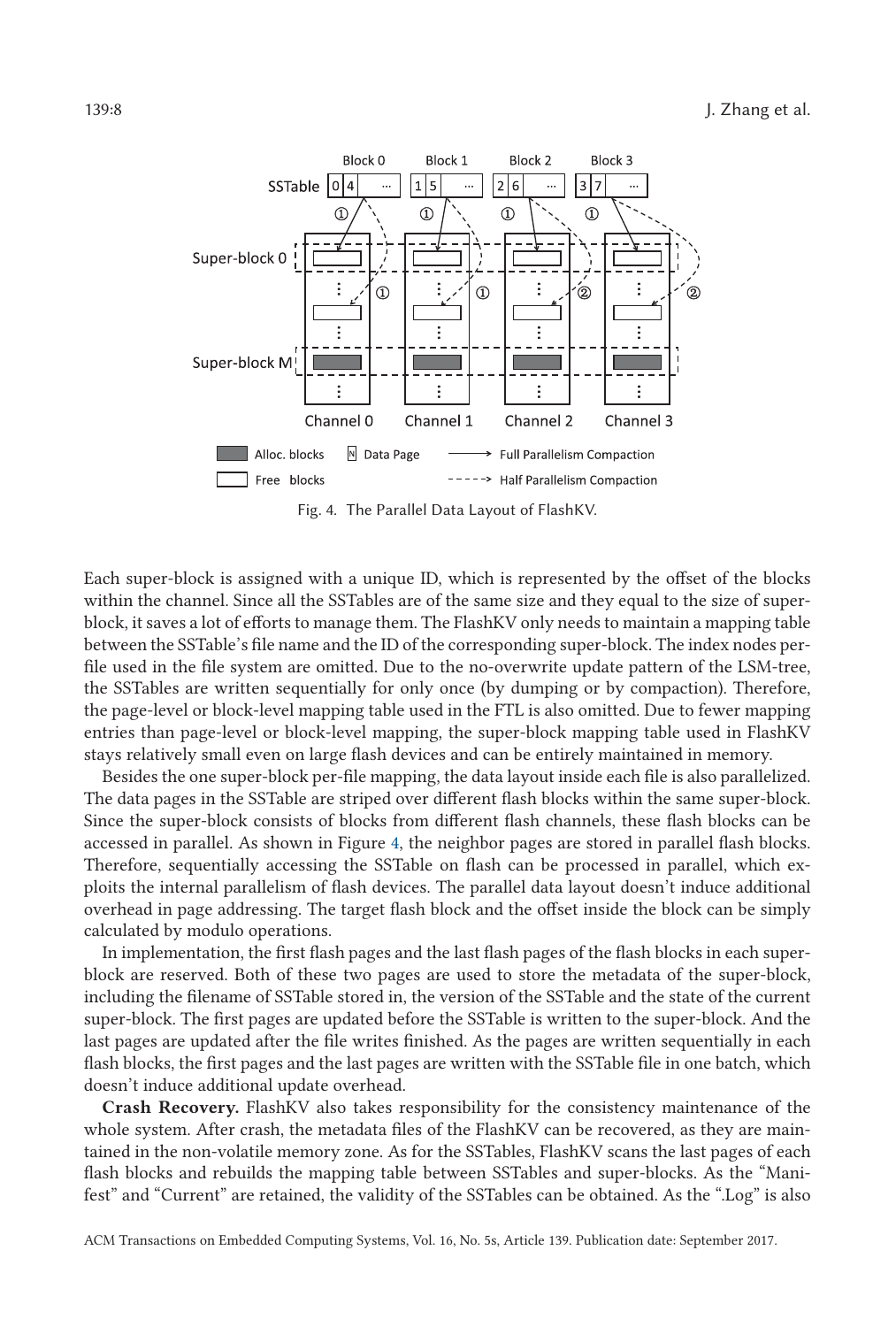<span id="page-8-0"></span>retained in the non-volatile zone, the latest updates before crash can also be restored. Furthermore, FlashKV also needs to detect all the half-updated super-blocks after crash. Due to the lack of the FTL, these written blocks need to be detected, which otherwise causes overwrite errors in flash memory. FlashKV scans the first page of each flash blocks and compares them with the last page of the flash block. If the data in these two pages doesn't match, then the flash block is half-updated. Since FlashKV updates the metadata ("Manifest" and "Current"), and deletes the merged SSTables only after the compaction finished, the data in half-updated flash blocks can be discarded directly. The whole super-blocks, which contain half-updated flash blocks, are erased and recycled after crash. In summary, FlashKV is able to maintain the consistency of the whole system after crash.

#### **3.3 Adaptive Parallelism Compaction**

As the write operation of NAND flash is  $2\times$  to  $10\times$  slower than the read operation [\[1,](#page-17-0) [13\]](#page-17-0), the write requests could have a great impact on the read performance [\[1,](#page-17-0) [2\]](#page-17-0). When the flash chip is serving a write request, the following reads, which are dispatched to the same chip, will be blocked until the write finished. The latency of these read requests will be increased by  $2 \times$  to  $10 \times$ , due to the waiting for the write completion. On the contrary, if the write requests wait for the reads, the write latency increases slightly, due to the huge performance gap between flash read and write.

To reduce the write interference with read requests, FlashKV employs adaptive parallelism mechanism in compaction procedure. When the current workload writes heavily, the compaction procedure is in the critical path of system performance. In this situation, the compaction thread of FlashKV uses full parallelism to write the newly generated SSTables after merge-sort, so as to finish the compaction as soon as possible. Shown as solid lines in Figure [4,](#page-7-0) the key-value pairs in the newly generated SSTable are written to all the flash channels in parallel at the same time. At this point, all of the flash channels (four in the figure) are handling write requests from the compaction process, which exploits the full internal parallelism of the device. When the current workload is read-intensive, the compaction procedure is not in the critical path. The compaction thread limits the write parallelism for the newly generated SSTables, so as to decrease the interference with the read requests from clients. Shown as dotted lines in Figure [4,](#page-7-0) when the compaction thread decreases half of the write parallelism in the compaction, the key-value pairs, which belong to the first two flash channels, are written to the flash device first. After these write requests complete, the rest key-value pairs, which belong to other two flash channels, are written to the device in parallel. At any time of this writing process, only half of the flash channels are handling the write requests, and the reads on other channels will not be interfered by the compaction writes. Though the half parallelism compaction procedure consumes  $2\times$  time than full parallelism compaction, it induces little influence on the system performance due to the background compaction. Furthermore, the limited parallelism compaction helps to decrease the read latency, which in turn improves overall performance under read-intensive workloads. In all, the adaptive parallelism mechanism employs full write parallelism to accelerate the compaction under write-intensive workloads, and employs limited write parallelism to reduce the writes interference with reads under read-intensive workloads.

Besides the adaptive parallelism mechanism, FlashKV also adopts double threads for compaction. When the LevelDB is serving write-intensive workloads, plenty of SSTables are dumped to level 0 from the memory buffer. As LevelDB only uses one thread to perform compaction, these files can not be compacted to the next level quickly enough, which results in more and more files stacked in level 0. When the number of files in level 0 reaches the threshold (12 by default), LevelDB stops to serve the clients' write requests until the number drops. The single compaction thread used in LevelDB becomes the bottleneck of the performance under write-intensive workloads. FlashKV adopts two threads to speed up the compaction, which has been proved to be effective and efficient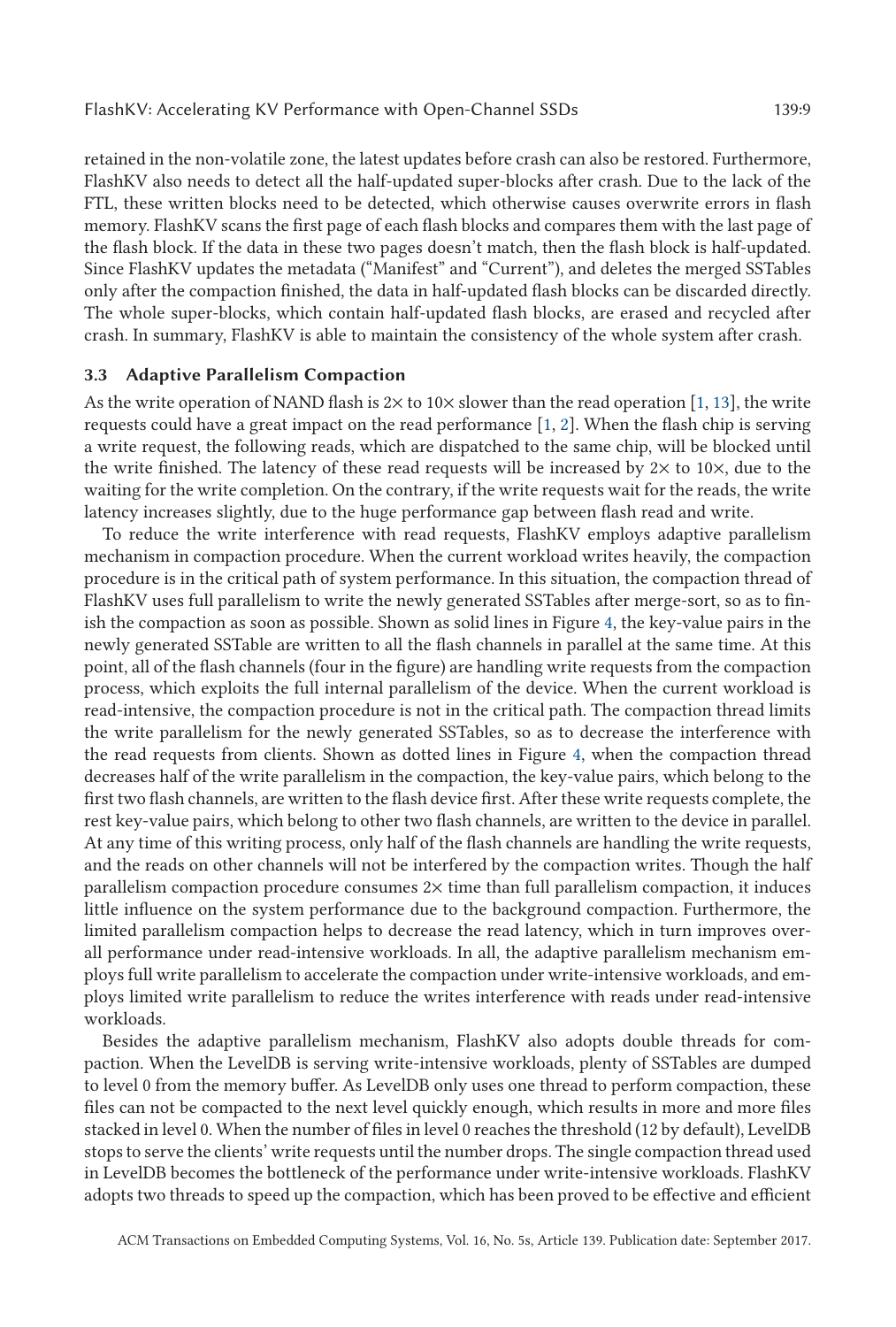<span id="page-9-0"></span>in RocksDB [\[11\]](#page-17-0) and LOCS [\[32\]](#page-18-0). Before compaction begins, the two threads select different SSTables, of which the keys are not overlapped. Then these two threads are able to perform compaction independently, without interfering with each other.

In implementation, FlashKV maintains a request window to determine whether the current workload is write heavy or not. FlashKV records the direction of clients' requests (read/write) between each compaction. If the percent of write requests is less than a threshold (30% in implementation), FlashKV decreases half of the write parallelism during compaction. Otherwise, the workload is considered to be write heavy and FlashKV uses full parallelism to write. There is one exception for level 0 and level 1. The SSTables in level 0 are dumped by Immutable MemTable, and they contain overlapped keys. To accelerate lookups in level 0 and avoid files stacking, FlashKV always uses full parallelism for compactions running at level 0 and the next level (level 1) in implementation.

#### **3.4 Compaction-Aware Cache**

In the original LevelDB stores, the I/O cache is maintained in VFS layer in the kernel space, called page cache. The cache is managed in memory page sized granularity with LRU algorithm. However, the page cache ignores the access characteristics of the compaction procedure in LSM-tree, which results in low efficiency. When the compaction procedure starts, it reads key-value pairs from selected SSTables for merge-sort. These key-value pairs are only used for once and are no longer needed afterward. However, they will be kept in the page cache for a long time, due to the LRUbased eviction. Furthermore, the prefetching of the cache can be more aggressive for compaction procedure, because all key-value pairs in the selected SSTables will be read for merge-sort. As the I/O stacks are bypassed in the FlashKV architecture, the open-lib redesigns the caching and evicting algorithms with the optimization for compaction procedure in FlashKV.

The open-lib separates the read requests from FlashKV into two types. The first type is clients' reads, which come from the "get" operations of clients. The Second type is compaction reads, which are issued by compaction threads for merge-sort. These two types of reads have different I/O patterns. For the clients' reads (get), the size of the requests is small, mostly within one memory page size. Due to the multi-level layout of the LSM-tree, the adjacent keys may be distributed among all the levels. Prefetching the neighbor page of clients' reads is not much helpful even under sequential accesses. For the compaction reads, the size of the requests is large, since the compaction procedure needs to read and merge-sort the whole selected SSTables. In FlashKV, the compaction threads read one batch (2MB in implementation) of the selected SSTables for mergesort, and read the next batch after the merge-sort completes. Therefore, prefetching the next pages within the same SSTables is always effective for compaction reads.

Based on the I/O characteristics discussed above, the open-lib optimizes the caching algorithm with the compaction-aware mechanism, as shown in Figure [5.](#page-10-0) The open-lib reuses an LRU list to manage the cache space with some modifications. The caching granularity for the two types of reads is different. The clients' reads are managed in pages, while the compaction reads are managed in batches. The open-lib doesn't perform prefetching for clients' reads. As for compaction reads, the open-lib prefetches the next whole batch of data, after the first batch of SSTables are read by compaction threads. When the merge-sort on the read batch completes, the batch will be moved to the head of LRU list, as shown in Figure [5.](#page-10-0) Since this batch is no longer needed by compaction threads, it will be evicted as soon as possible. When the cache reaches its capacity, the open-lib evicts the head of the LRU list for recycling.

In implementation, FlashKV optimizes the I/O granularity of compaction procedure. The compaction threads read and write 2MB data in one batch, which largely decreases the number of requests comparing to 4KB in LevelDB. FlashKV adds tags in the read requests to pass hints to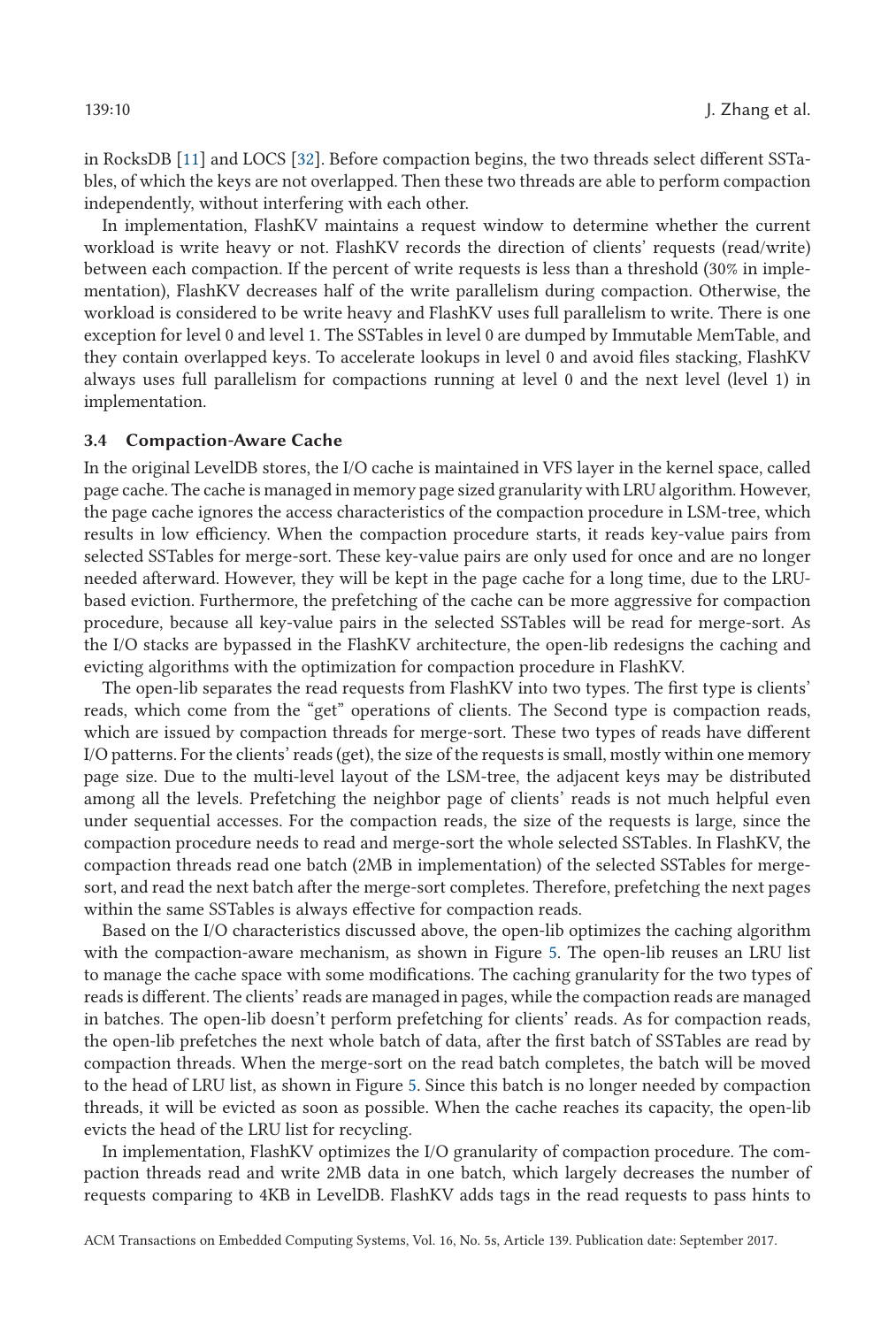<span id="page-10-0"></span>

Fig. 5. Compaction-aware Cache.

open-lib. The tags contain the information about the source of the reads (from clients or from compaction threads) and the file name and offset of the requests. With these additional hints, the open-lib identifies the type of the read requests and applies compaction-aware caching. Besides the LRU list, open-lib also builds a radix tree [\[10\]](#page-17-0) for each cached file to accelerate data indexing in cache. In the radix tree, the cached data page is indexed by its offset within the file. When the compaction threads are fetching the second batch of the data, the open-lib considers the first batch as useless and moves it to the head of LRU list.

### **3.5 Priority-Based Scheduler**

In current I/O stacks, the I/O scheduler is implemented in generic block layer of Linux kernel. Due to the semantic isolation caused by block I/O interface, the I/O scheduler can only schedule the requests based on their basic properties, such as, the direction of the requests (read/write), the size of the requests and the logical block address of the requests. The scheduling algorithm is designed for general purpose, which fails to make specific optimizations for KV stores. For example, the requests from clients should be scheduled earlier than the compaction requests, which helps to decrease the user-visible latency. The erase requests which consume more time than other requests should be scheduled with different priorities based on the space utilization.

The open-lib designs and optimizes the scheduling in FlashKV based on priorities. The open-lib classifies the I/O requests into two groups, the foreground requests and background requests. The foreground requests are issued by clients for put and get key-value pairs. The background requests are issued by compaction threads for merge-sort. The scheduler is designed based on priority queue. It assigns foreground requests with higher priority than backgrounds. Within the same priority, the read requests are scheduled before write requests, due to the unbalanced read/write performance of flash devices. The scheduler in open-lib also needs to schedule the erase requests, which is different from the scheduler in the block layer. The priority of erase requests is determined by the number of free super-blocks in open-channel SSDs. When there's enough free space in the flash devices, the erase requests are assigned with low priority. Otherwise, the erase requests will be scheduled first for space recycling.

In implementation, the scheduler maintains a priority request queue for each flash channel, and the requests in each queue are scheduled independently. Before sent to the scheduler, the requests are added with additional flags to imply their owner. Based on these flags, the scheduler is able to classify the type of the requests and assigns the proper priority to them. For one exception, the compaction requests for level 0 and level 1, are classified to be foreground. They are assigned with the higher priority than other compaction requests, to accelerate the merge-sort in level 0, in case of files stacking. To avoid starvation, the priority-based scheduler employs deadline mechanism. Each request is assigned with a latest scheduling time. When the time expired, the request will be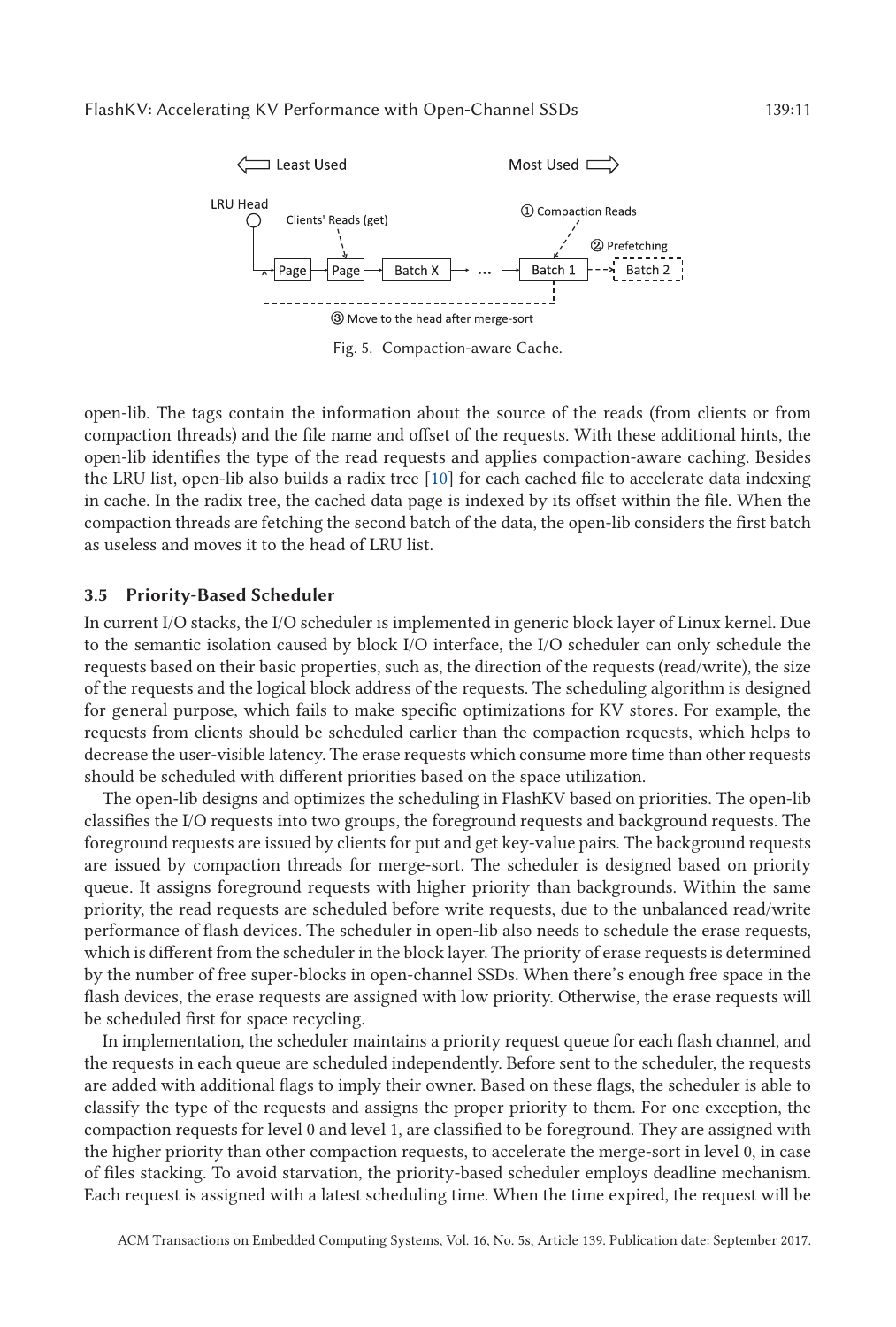<span id="page-11-0"></span>

| Host Interface              | PCIe 2.0 x8         |  |
|-----------------------------|---------------------|--|
| Number of Flash Channel     | 34                  |  |
| Page Size                   | 8KB                 |  |
| <b>Block Size</b>           | 2MB                 |  |
| Pages per Block             | 256                 |  |
| Read Bandwidth per Channel  | 94.62 MB/s          |  |
| Write Bandwidth per Channel | $13.4 \text{ MB/s}$ |  |

Table 1. Parameters of the Testbed

scheduled immediately. For erase requests, they are assigned the highest priority when the free space of the device drops below 20 percent. Otherwise, they are assigned the lowest priority.

# **4 EVALUATION**

In this section, we evaluate FlashKV to answer the following three questions:

- (1) How does FlashKV perform compared with LevelDB beyond different file systems, including open-channel based file system?
- (2) How does FlashKV perform under heavy write traffic? And, how much write reduction can this architecture bring?
- (3) What are the benefits respectively from the proposed techniques in FlashKV?

#### **4.1 Experimental Setup**

In the evaluation, we compare FlashKV with LevelDB on Ext4 [\[4\]](#page-17-0), F2FS [\[19\]](#page-17-0) and ParaFS [\[35\]](#page-18-0). Ext4 is a widely used Linux file system, from industry servers to mobile devices. Ext4 adopts in-place update and uses journal mechanism to maintain consistency. F2FS is a log-structured file system and it is specifically optimized for SSDs. ParaFS is a recently proposed file system running directly on the open-channel flash device without FTL. ParaFS employs a log-structured way to manage the raw flash space and the garbage collection, in the file system layer. In the original version of LevelDB, the size of SSTable is set to be 2MB by default. However, the size of SSTable in FlashKV is increased to match the size of super-blocks, which is larger than 2MB. For fairness concern, the size of SSTable in LevelDB is also increased. The other parameters of configuration in FlashKV and LevelDB stay the same. Through all the evaluations, the log of LevelDB and FlashKV is written in asynchronous mode (default mode in LevelDB), which means updating the log is not in the critical path of the system performance.

We run the evaluations on a customized open-channel flash device, whose parameters are listed in Table 1. To support the traditional file systems, like Ext4 and F2FS, we employ PBlk [\[2\]](#page-17-0) on the device. PBlk is an FTL that designed for open-channel flash devices, and it is part of LightNVM [\[2\]](#page-17-0) project which has been merged into Linux kernel since version 4.4. PBlk stripes writes over different flash channels in a page size granularity, to fully exploit the internal parallelism of the device. It allocates and recycles flash blocks in a super-block granularity, which is similar to FlashKV.

The experiments are conducted on an X86 server with Intel Xeon E5-2620 processor, clocked at 2.10GHz, and 8G memory of 1333MHz. The version of LevelDB used in the experiments is 1.14, and FlashKV is implemented based on the same version.

**Workloads.** The evaluations are conducted under five workloads of YCSB [\[9\]](#page-17-0), summarized in Table [2.](#page-12-0) YCSB [\[9\]](#page-17-0) is a framework designed to stress data serving systems. Since the structure of LSM-tree doesn't support range queries naturally, the LevelDB responses the range queries as plenty of lookups, which is very inefficient. The Workload E of YCSB, which is used to test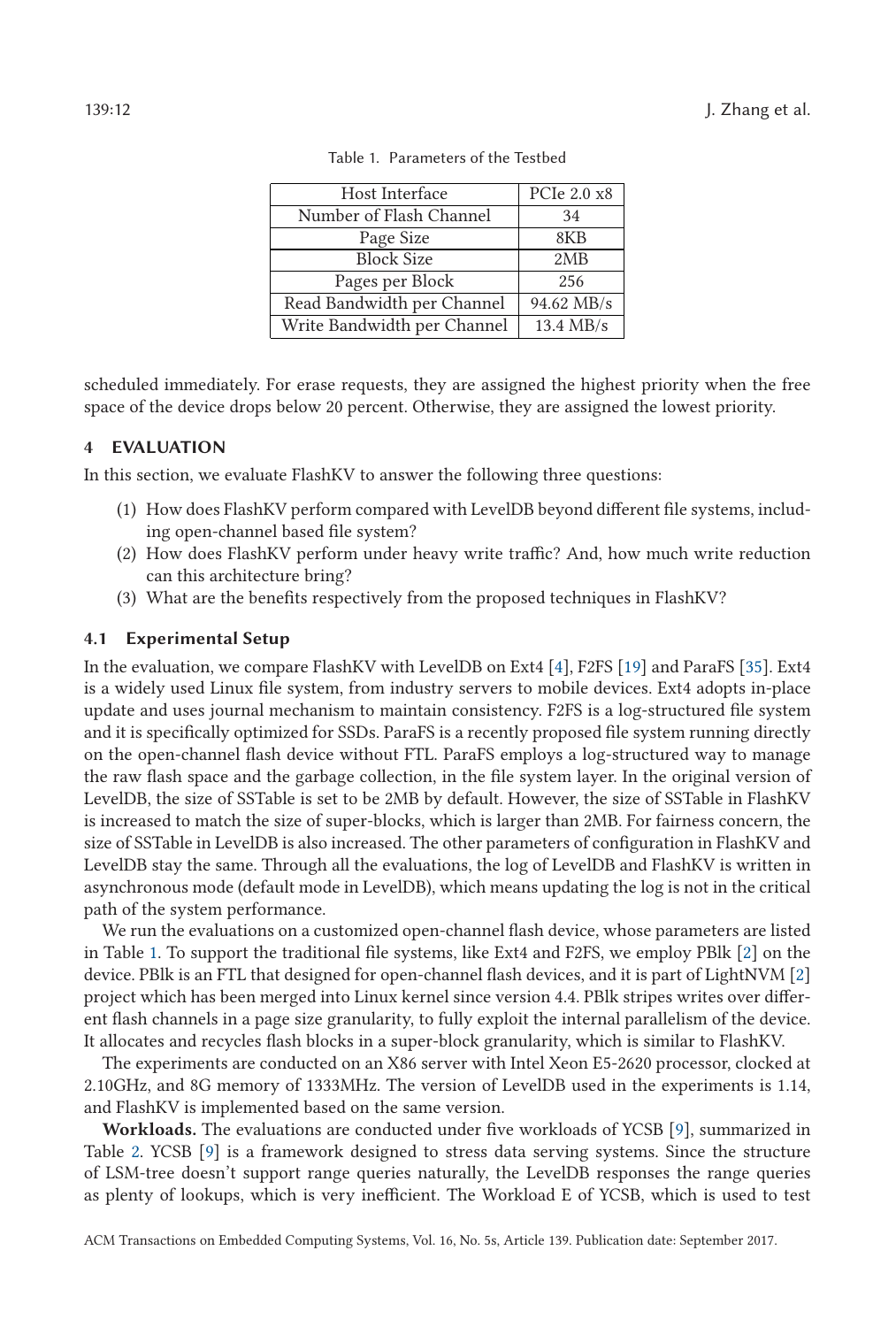<span id="page-12-0"></span>

| Name       | Description                | R/W   | Dist.   |
|------------|----------------------------|-------|---------|
| Workload A | Update heavy workload      | 50/50 | zipfian |
| Workload B | Read mostly workload       | 95/5  | zipfian |
| Workload C | Read only workload         | 100/0 | zipfian |
| Workload D | Read latest workload       | 95/5  | latest  |
| Workload F | Read-modify-write workload | 50/50 | zipfian |

Table 2. Workload Characteristics



Fig. 6. Performance Evaluation (Light Write Traffic).

range queries, is skipped here. The YCSB contains two phases during each test, the load phase and running phase. The load phase inserts a large amount of key-value pairs to build a test database, and the running phase conducts put/get queries.

# **4.2 Evaluation with Light Write Traffic**

In this section, we compare FlashKV with LevelDB on three file systems under light write traffic, without the interference of garbage collection. The capacity of the bottom device is set to be twice of the write size of the workloads to ensure no garbage collection in the FTL is involved. We want to show the pure performance improvement of the FlashKV over LevelDB, which benefits from the revolution of the architecture and the optimizations in I/O stacks. To show the system scalability with the internal parallelism of flash device, the experiments are conducted beyond various flash channels from 8 to 32. During each evaluation, YCSB inserts 10 million key-value pairs in the load phase, and then conducts 10 million operations (get/put) to the tested KV stores in the running phase. The compaction threads are invoked to maintain the optimal data layout during the test. We also conduct evaluations on the original version of LevelDB (LevelDB*origin*) with 2MB SSTable, and on the raw version of FlashKV (FlashKV*raw*), which adopts none optimizations in compaction, caching and scheduling.

Figure 6 shows the OPS (operations per second) of evaluated KV stores beyond different file systems. Through all the evaluations, the LevelDB performs similarly on Ext4 and F2FS. Due to the space limitation, we omit the results of LevelDB on F2FS. From the figure, we have two observations.

(1) **Performance.** FlashKV outperforms LevelDB and its original version in all cases, and achieves up to 2.2× and 13.3× improvement in the 32-channel case. The LevelDB*origin* performs poorly through all the test cases. The small size of SSTable causes the compaction involved frequently, which becomes the bottleneck of the performance. After extending the size of SSTable, the compaction performs more effectively and the performance of LevelDB is averagely improved by 3.7×. Since the PBlk stripes writes to different flash channels for full parallelism, LevelDB shows comparable performance on Ext4 and F2FS. ParaFS also uses full parallelism to send the write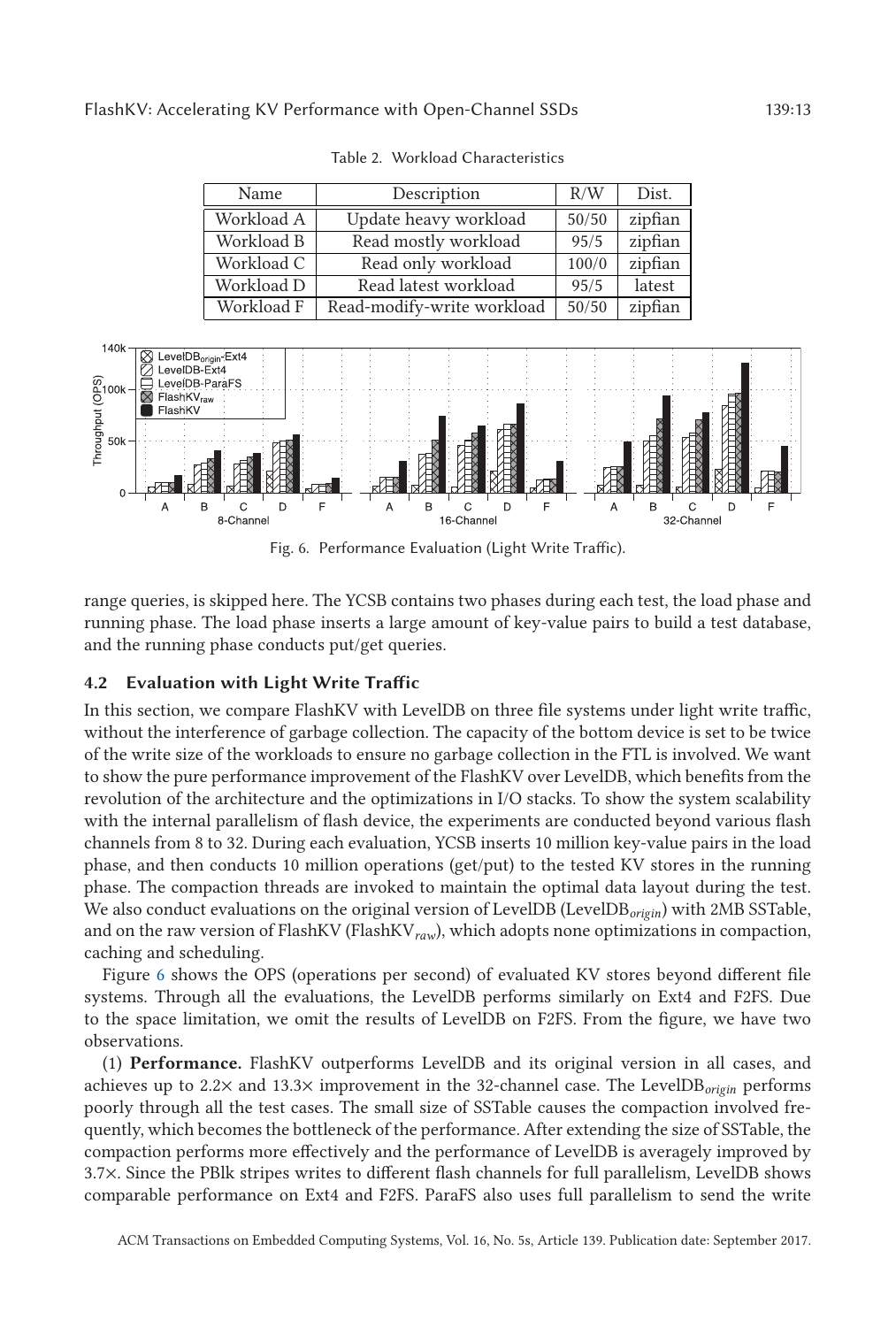requests. By eliminating the mapping and buffering in the FTL, ParaFS saves more memory space for caching, which explains the visible improvement in Workload D.

The FlashKV*raw* averagely achieves 20% improvement over ParaFS under random read workloads B and C, due to the shorter I/O path. Without optimizations for compaction procedure, the FlashKV*raw* performs similarly to ParaFS under write most workloads (A, F). FlashKV optimizes the compaction, caching and I/O scheduling with domain knowledge of LSM-tree and flash device. It averagely achieves 1.5× performance over raw version of FlashKV among three different channel cases.

(2) **Scalability.** With more channels, the flash device is able to handle more I/O requests in parallel, which provides higher bandwidth and lower read/write latency. Comparing three channel cases in Figure [6,](#page-12-0) FlashKV and LevelDB both have their performance improved when the number of channels is increased, but FlashKV improves faster. It outperforms LevelDB averagely from 1.5× in 8-channel cases to 1.8× in 32-channel cases. The LevelDB*origin* performs similarly beyond different flash channels, which certifies the bottleneck of the system performance lies in the software level.

In all, FlashKV achieves the highest performance than two versions of LevelDB among all flash channel cases, when the write traffic is light.

#### **4.3 Evaluation with Heavy Write Traffic**

Since FlashKV manages the data placement and flash block recycling in the user space, we also evaluate its performance under heavy write traffic. In this evaluation, the sizes of write traffic in the five evaluated workloads are set to  $2\times \sim 3\times$  of the flash device capacity, to trigger the garbage collection frequently. During each run, we measure the time spent from loading the workload to running completion. The evaluations are conducted beyond 32 flash channels.

**Performance.** Figure [7\(](#page-14-0)a) shows the time spent on each workload. We omit the original version of LevelDB, due to its poor performance. From the figure, FlashKV outperforms LevelDB on Ext4 and F2FS, by 3.2× ∼ 4.5×. The LevelDB on Ext4 and F2FS suffers from severe garbage collection overhead during the evaluation. Compared with open-channel file system, LevelDB on ParaFS, FlashKV achieves 1.8× ∼ 2.2× improvements. The FlashKV*raw* performs similarly to LevelDB on ParaFS, as they are nearly unaffected by the bottom garbage collection, which will be explained in details.

**Write Traffic and Garbage Collection.** To further understand the relationship between performance and heavy write traffic, we collect the statistics of GC efficiency and write size to the flash device during the evaluation. Figure [7\(](#page-14-0)b) shows the GC efficiency of evaluated key-value stores during the experiments. The GC efficiency is measured using the average percentage of invalid pages in recycled flash blocks. FlashKV stores one SSTable file in one super-block, which contains 32 flash blocks in the 32-channel evaluations. Based on the LSM-tree structure, FlashKV only performs sequential writes to SSTables, and deletes the merged SSTables after the compaction finished. Therefore, the super-block can be directly erased after the deletion of the corresponding SSTable, without any page immigration. This explains the 100% GC efficiency in FlashKV and FlashKV*raw*. As for LevelDB, the size of SSTable is also set to the size of 32 flash blocks and the compaction thread does the same work as in FlashKV. However, due to the abstraction of FTL, the SSTables in Ext4 and F2FS can not be stored aligning to the bottom flash blocks. As the FTL (PBlk) recycles flash blocks in the super-block granularity, the unalignment results in only 50% GC efficiency in average. By bypassing the FTL, ParaFS manages the data layout in raw flash device directly. The SSTable file in ParaFS is able to be aligned to bottom flash blocks. Since ParaFS recycles flash blocks in one block granularity, it achieves 100% GC efficiency when the SSTables are deleted.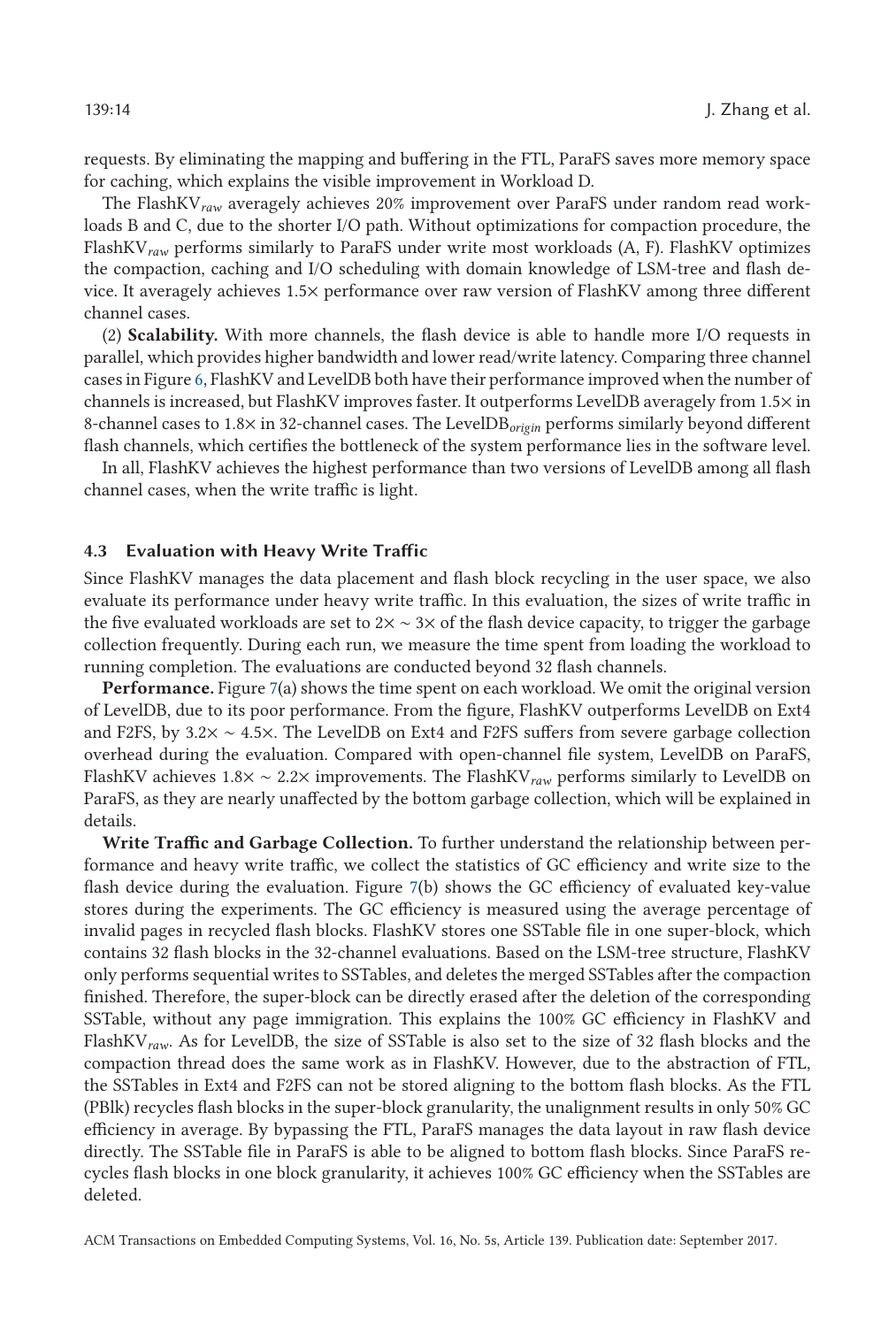<span id="page-14-0"></span>

Fig. 7. Evaluation under Heavy Write Traffic.

Figure 7(c) shows the write traffic to the device during the evaluations. LevelDB on Ext4 and F2FS writes  $1.5 \times \sim 2 \times$  more data to the flash device than FlashKV, due to the low GC efficiency. Averagely half of the flash pages in victim blocks need to be rewritten before erased. As the optimizations in caching, scheduling and parallelism control of compaction do not help to reduce the write size, FlashKV issues similar write traffic as FlashKV*raw* and LevelDB on ParaFS, under read-most workloads (B, C, D). FlashKV reduces 18% write traffic under write-intensive workloads (A, F). The reduction results from the double-thread compaction. As the SSTables in level 1 can be quickly merged to the next level, the compaction on level 0 will need to read less overlapped SSTables for merge-sort.

In all, FlashKV achieves optimal block recycling through data alignment. Compared to LevelDB on Ext4 and F2FS, FlashKV decreases the write traffic to the flash memory by 30% ∼ 50% and gains 3.2× ∼ 4.5× improvements. Compared to LevelDB on ParaFS, FlashKV decreases the write size by 18% and achieves 1.8× ∼ 2.2× higher performance under heavy write traffic.

## **4.4 Optimization Breakdown**

With domain knowledge of LSM-trees and open-channel devices, FlashKV employs adaptive parallelism compaction, compaction-aware cache and priority-based scheduler to optimize its performance. In this evaluation, we show the performance improvement benefiting from each optimization individually. We use six versions of FlashKV. The FlashKV is the fully-functioned version with all three optimizations. FlashKV*raw* is the raw version of FlashKV that adopts none of the optimizations. FlashKV<sub>LRU</sub> replaces the compaction-aware cache algorithm with LRU. FlashKV<sub>NOOP</sub> replaces the priority-based scheduling with NOOP, which is the default scheduler for SSDs in Linux kernel. FlashKV<sub>1thread</sub> is the version with only one compaction thread, similar to LevelDB.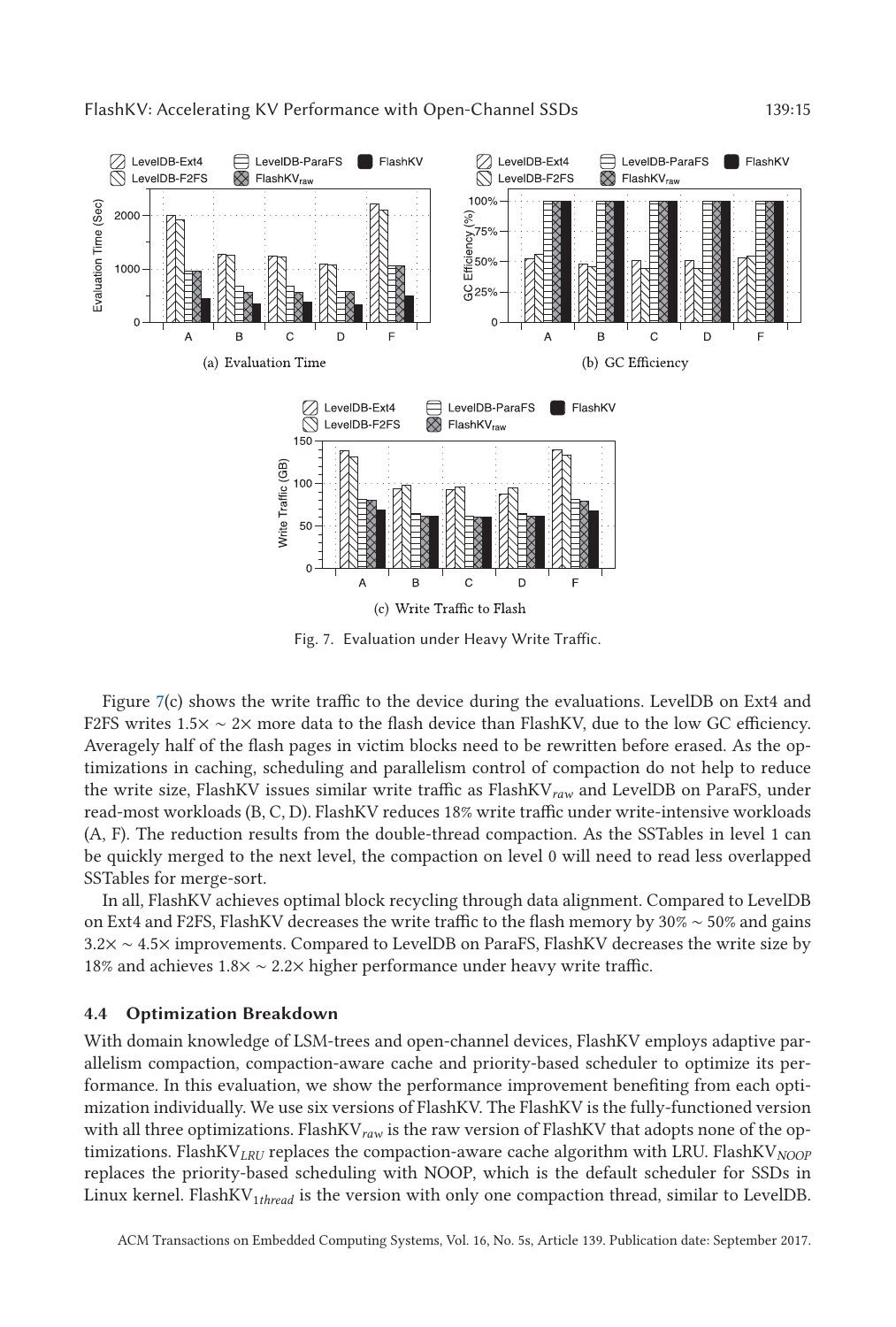<span id="page-15-0"></span>

Fig. 8. Evaluation on Optimization Breakdown.

FlashKV2*threads* uses two threads for compaction without adaptive parallelism mechanism. The evaluations are conducted beyond 32 flash channels.

Figure 8 shows the performance of each run using six versions and the results are normalized to the fully-functioned FlashKV. To analyze the effectiveness of the compaction-aware cache, we compare FlashKV*LRU* with FlashKV. FlashKV outperforms FlashKV*LRU* in all workloads, from 1.25× to 1.64×. The compaction-aware cache optimizes the prefetching for compaction procedure and evicts the compaction batch as soon as possible which saves more space for caching foreground reads.

As for the priority-based scheduling, FlashKV performs up to 20% higher than FlashKV<sub>NOOP</sub>. Giving higher priority to clients' requests helps to decrease the user-visible latency, as the compaction threads are working in the background during the evaluation. Since Workload D reads latest key-value pairs which are mainly stored in the memory, the performance couldn't benefit much from the optimization in scheduling. FlashKV only improves the throughput by 6% in Workload D, compared to FlashKV<sub>NOOP</sub>.

Comparing the FlashKV<sub>1thread</sub> and FlashKV<sub>2threads</sub>, the double-thread compaction outperforms by 58% in write-intensive workloads (A, F). As for the adaptive parallelism compaction, FlashKV performs 8% ∼ 15% higher than FlashKV2*threads* in Workload B and C. The limited write parallelism of compaction decreases the interference with the read requests from get operations, which improves the throughput under read intensive workloads. Since FlashKV uses full parallelism to compaction under write intensive workloads, it performs similarly to FlashKV2*threads* in Workload A and F. The improvement over FlashKV2*threads* in Workload D is less than B and C. Due to the latest reads distribution, most of the read requests are served in the memory.

In conclusion, the optimizations in FlashKV accelerate the compaction procedure, increase the memory utilization, decrease the writes interference with reads and improve the overall performance (1.8× over raw version of FlashKV).

#### **5 RELATED WORK**

**Flash-based Architectures.** OFSS [\[24\]](#page-18-0) has compared different architectures of flash-based storage systems, and proposes the direct management of flash memory via software, which is later called open-channel SSD architecture. The open-channel architecture [\[2,](#page-17-0) [20,](#page-17-0) [28,](#page-18-0) [35\]](#page-18-0) removes the FTL and exposes the bottom device information and control interface to users. SDF [\[28\]](#page-18-0) abstracts each flash channel as individual devices to the applications. It is designed for web-scale storage, which needs large aggregated I/O throughput. ParaFS [\[35\]](#page-18-0) and ALFS [\[20\]](#page-17-0) propose to replace the traditional FTL with a simplified version. The simplified FTL manages the flash in a block [\[35\]](#page-18-0) or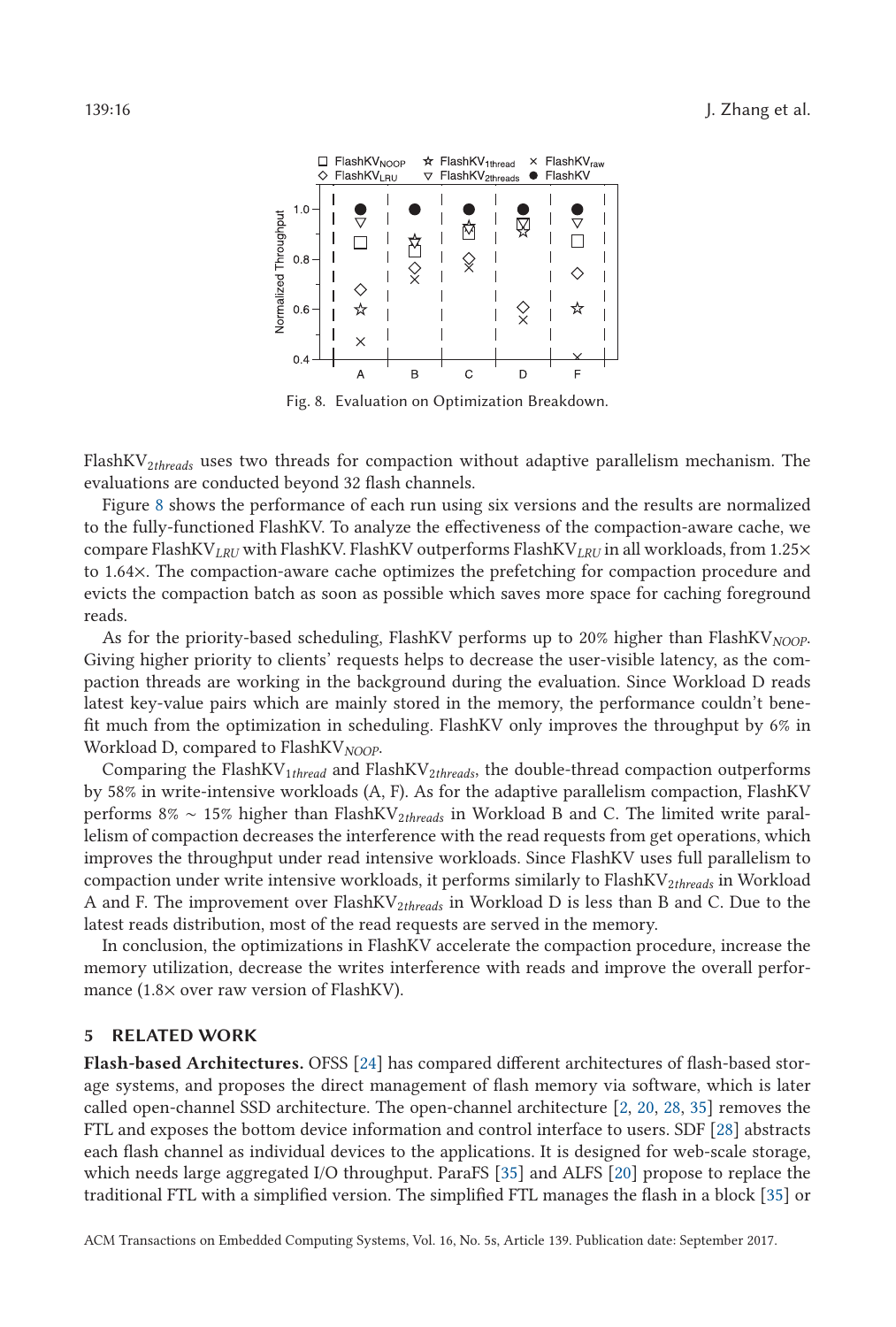<span id="page-16-0"></span>a super-block [\[20\]](#page-17-0) granularity and leaves the garbage collection and address mapping to the file system. LightNVM [\[2\]](#page-17-0) is a framework for managing open-channel SSDs in the software level. It designs the specification of the interface between users and open-channel devices. LightNVM has been merged into Linux kernel since 4.4. FlashKV adopts the open-channel driver to manage the hardware-related functions (e.g., ECC) and exposes the device information and control interface directly to the user-space KV store.

Some researches [\[14,](#page-17-0) [21,](#page-18-0) [24,](#page-18-0) [33\]](#page-18-0) propose to use object-based SSDs to reduce the write amplification. OFTL [\[24\]](#page-18-0) compacts the small updates under the byte-unit access interface, so as to reduce the write amplification from file systems. RWA [\[14\]](#page-17-0) employs multi-level garbage collection and B+ table tree to mitigate the write amplification induced by partial page update and cascading update. FlashKV also reduces the write amplification from file systems by bypassing the file system layer. The write size in FlashKV is aligned to the flash page which avoids the partial page update, and the parallel data layout eases the burden of in-file indexing which eliminates the cascading update. OSSD [\[21\]](#page-18-0) and p-OFTL [\[33\]](#page-18-0) propose to separate the hot and cold data based on the I/O pattern and object attributes, for higher GC efficiency. FlashKV aggregates the data pages, which belong to the same file, to the same super-block. These pages will become invalid at the same time after the file is deleted, and FlashKV recycles the space without any page immigration.

**Flash-based KV stores.** Many works [\[22,](#page-18-0) [26,](#page-18-0) [31,](#page-18-0) [32\]](#page-18-0) have been done to optimize the key-value stores, based on the features of SSDs. LOCS [\[32\]](#page-18-0) also optimizes the LevelDB running on openchannel devices, SDF [\[28\]](#page-18-0). LOCS [\[32\]](#page-18-0) writes each SSTable to one flash channel and exploits the device internal parallelism by increasing the number of concurrent file accesses. FlashKV stripes each SSTable among all flash channels, and could exploit full internal parallelism by accessing one file. The reads to the same SSTable can not be parallelized in LOCS as they are dispatched to the same flash channel, while they can be parallelized in FlashKV due to the parallel data layout. FlashKV also optimizes the compaction, caching and I/O scheduling algorithms with domain knowledge of the LSM-tree and flash devices. WiscKey [\[22\]](#page-18-0) separates the keys from values stored in SSTables, so as to reduce the write amplification of values in the compaction. FlashKV also reduces the write amplification brought by garbage collection in file systems and FTLs. The optimizations in WiscKey are orthogonal to FlashKV's design. DIDACache [\[31\]](#page-18-0) is a key-value cache system built on open-channel SSDs. DIDACache is designed and implemented based on hash table, and the data can be discarded directly for space recycling under the write-through policy. FlashKV is designed based on LSM-tree and focus on the persistent storage of the key-value pairs. NVMKV [\[26\]](#page-18-0) is a hash-based key-value system that utilizes the advanced FTL capabilities (e.g., *atomic multi-block write*, *atomic multi-block persistent trim*) to provide scalability and ACID assurance. However, these advanced capabilities are not widely supported by current SSD products. FlashKV is designed based on the common structure of open-channel SSDs, which involves little hardware-related properties in the system design.

## **6 CONCLUSION**

FlashKV directly manages the open-channel flash device in the user space. By bypassing the FTL and file system, the redundant management overhead and semantic gap between applications and hardware devices are eliminated. By employing the open-channel flash device, detailed hardware information is exposed to the application. With the domain knowledge of the flash device architecture and KV store, FlashKV designs the parallel data layout that exploits the internal parallelism of flash device. FlashKV also designs and implements the compaction, cache and I/O schedule mechanism with specific optimizations. We implement FlashKV on a customized open-channel flash device. Evaluations show that FlashKV outperforms LevelDB by up to 4.5 $\times$ , and decreases the write traffic to the flash memory by 30% ∼ 50% under heavy write workloads.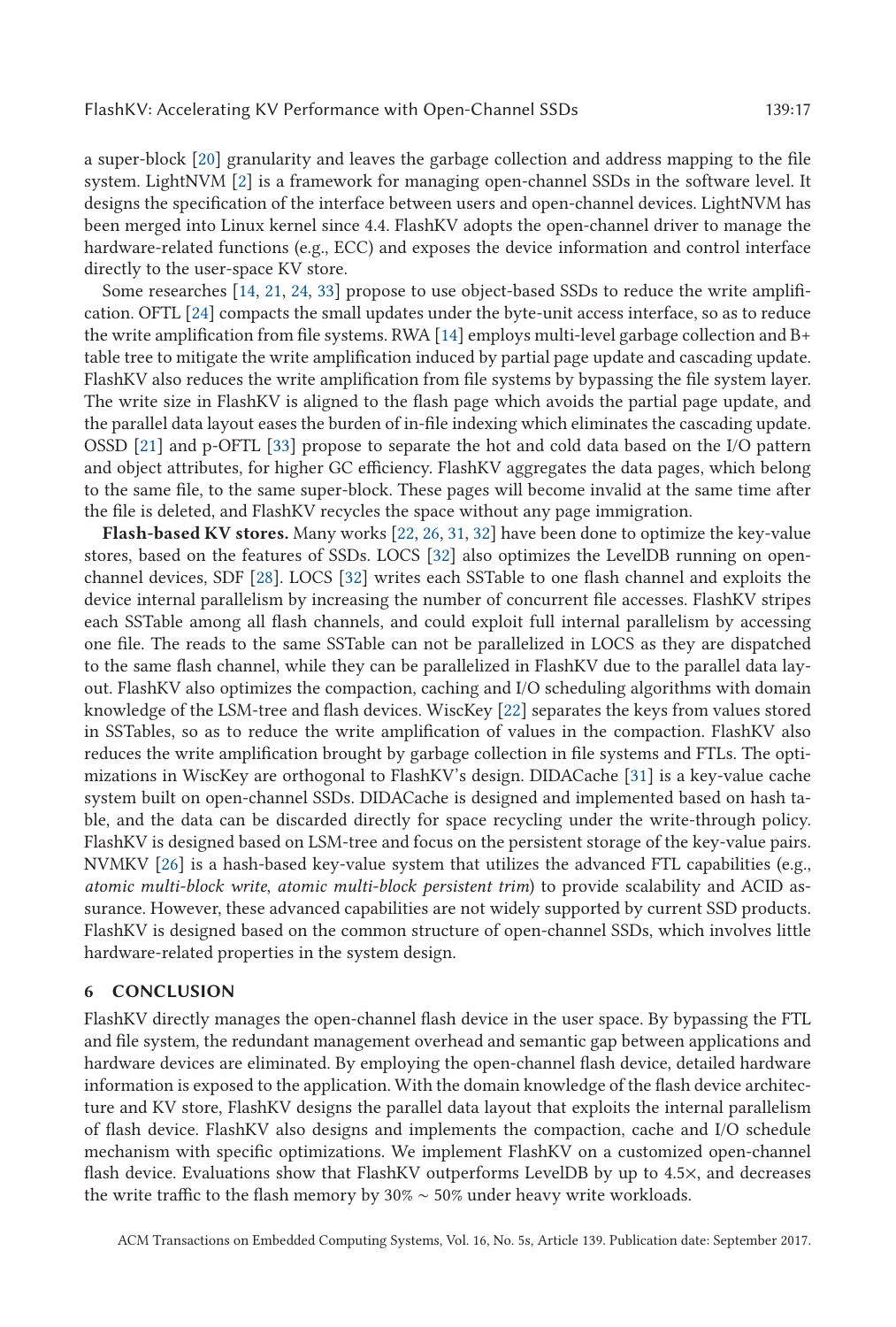# <span id="page-17-0"></span>**ACKNOWLEDGMENTS**

We thank the anonymous reviewers for their feedbacks and suggestions. This work is supported by the National Natural Science Foundation of China (Grant No. 61232003, 61327902, 61433008), the Beijing Municipal Science and Technology Commission of China (Grant No. D151100000815003), the China Postdoctoral Science Foundation (Grant No. 2016T90094, 2015M580098), and Samsung. Youyou Lu is also supported by the Young Elite Scientists Sponsorship Program of China Association for Science and Technology (CAST).

# **REFERENCES**

- [1] Nitin Agrawal, Vijayan Prabhakaran, Ted Wobber, John D. Davis, Mark Manasse, and Rina Panigrahy. 2008. Design tradeoffs for SSD performance. In *Proceedings of 2008 USENIX Annual Technical Conference (USENIX ATC)*. USENIX, Berkeley, CA.
- [2] Matias Bjørling, Javier Gonzalez, and Philippe Bonnet. 2017. LightNVM: The linux open-channel SSD subsystem. In *15th USENIX Conference on File and Storage Technologies (FAST 17)*. USENIX Association, Santa Clara, CA, 359–374. [https://www.usenix.org/conference/fast17/technical-sessions/presentation/bjorling.](https://www.usenix.org/conference/fast17/technical-sessions/presentation/bjorling)
- [3] Burton H. Bloom. 1970. Space/time trade-offs in hash coding with allowable errors. *Commun. ACM* 13, 7 (1970), 422–426.
- [4] MingMing Cao, Suparna Bhattacharya, Andreas Dilger, Alex Tomas, and Laurent Vivier. 2008. The new ext4 filesystem: Current status and future plans. In *Proceedings of the Linux Symposium. Ottawa, ON, CA: Red Hat. Retrieved*.  $01 - 15.$
- [5] [Cassandra. 2016. Apache Cassandra Documentation v4.0. \(2016\). Retrieved May 20, 2017 from](http://cassandra.penalty -@M apache.org/doc/) http://cassandra. apache.org/doc/.
- [6] Fay Chang, Jeffrey Dean, Sanjay Ghemawat, Wilson C. Hsieh, Deborah A. Wallach, Mike Burrows, Tushar Chandra, Andrew Fikes, and Robert E. Gruber. 2006. Bigtable: A distributed storage system for structured data. In *Proceedings of the 7th Symposium on Operating Systems Design and Implementation (OSDI)*. USENIX, Berkeley, CA, 205–218.
- [7] Feng Chen, Rubao Lee, and Xiaodong Zhang. 2011. Essential roles of exploiting internal parallelism of flash memory based solid state drives in high-speed data processing. In *Proceedings of the 17th IEEE International Symposium on High Performance Computer Architecture (HPCA)*. IEEE, 266–277.
- [8] Brian F. Cooper, Raghu Ramakrishnan, Utkarsh Srivastava, Adam Silberstein, Philip Bohannon, Hans-Arno Jacobsen, Nick Puz, Daniel Weaver, and Ramana Yerneni. 2008. PNUTS: Yahoo!'s hosted data serving platform. *Proceedings of the VLDB Endowment (PVLDB 2008)* 1, 2 (2008), 1277–1288.
- [9] Brian F. Cooper, Adam Silberstein, Erwin Tam, Raghu Ramakrishnan, and Russell Sears. 2010. Benchmarking cloud serving systems with YCSB. In *Proceedings of the 1st ACM symposium on Cloud computing*. ACM, 143–154.
- [10] Corbet. 2006. Trees I: Radix trees. (2006). Retrieved February 28, 2017 from [https://lwn.net/Articles/175432/.](https://lwn.net/Articles/175432/)
- [11] Facebook. 2013. RocksDB. [http://rocksdb.org/.](http://rocksdb.org/) (2013).
- [12] Sanjay Ghemawat and Jeff Dean. 2012. LevelDB, A fast and lightweight key/value database library by Google. (2012). Retrieved June 20, 2015 from [http://code.google.com/p/leveldb/.](http://code.google.com/p/leveldb/)
- [13] Laura M. Grupp, Adrian M. Caulfield, Joel Coburn, Steven Swanson, Eitan Yaakobi, Paul H. Siegel, and Jack K. Wolf. 2009. Characterizing flash memory: Anomalies, observations, and applications. In *Proceedings of the 42nd Annual IEEE/ACM International Symposium on Microarchitecture (MICRO)*. ACM, 24–33.
- [14] Jie Guo, Chuhan Min, Tao Cai, and Yiran Chen. 2016. A design to reduce write amplification in object-based NAND flash devices. In *International Conference on Hardware/Software Codesign and System Synthesis (CODES+ISSS)*. IEEE,  $1 - 10$ .
- [15] [HBase. 2016. Apache HBase Reference Guide. \(2016\). Retrieved April 21, 2017 from](http://hbase.apache.org/book.html) http://hbase.apache.org/book. html.
- [16] Yang Hu, Hong Jiang, Dan Feng, Lei Tian, Hao Luo, and Shuping Zhang. 2011. Performance impact and interplay of SSD parallelism through advanced commands, allocation strategy and data granularity. In *Proceedings of the International Conference on Supercomputing (ICS)*. ACM, 96–107.
- [17] William K. Josephson, Lars A. Bongo, David Flynn, and Kai Li. 2010. DFS: A file system for virtualized flash storage. In *Proceedings of the 8th USENIX Conference on File and Storage Technologies (FAST)*. USENIX, Berkeley, CA.
- [18] Jeong-Uk Kang, Jeeseok Hyun, Hyunjoo Maeng, and Sangyeun Cho. 2014. The multi-streamed solid-state drive. In *Proceedings of the 6th USENIX conference on Hot Topics in Storage and File Systems*. USENIX Association, 13–13.
- [19] Changman Lee, Dongho Sim, Jooyoung Hwang, and Sangyeun Cho. 2015. F2FS: A new file system for flash storage. In *Proceedings of the 13th USENIX Conference on File and Storage Technologies (FAST)*. USENIX, Santa Clara, CA. [https://www.usenix.org/conference/fast15/technical-sessions/presentation/lee.](https://www.usenix.org/conference/fast15/technical-sessions/presentation/lee)